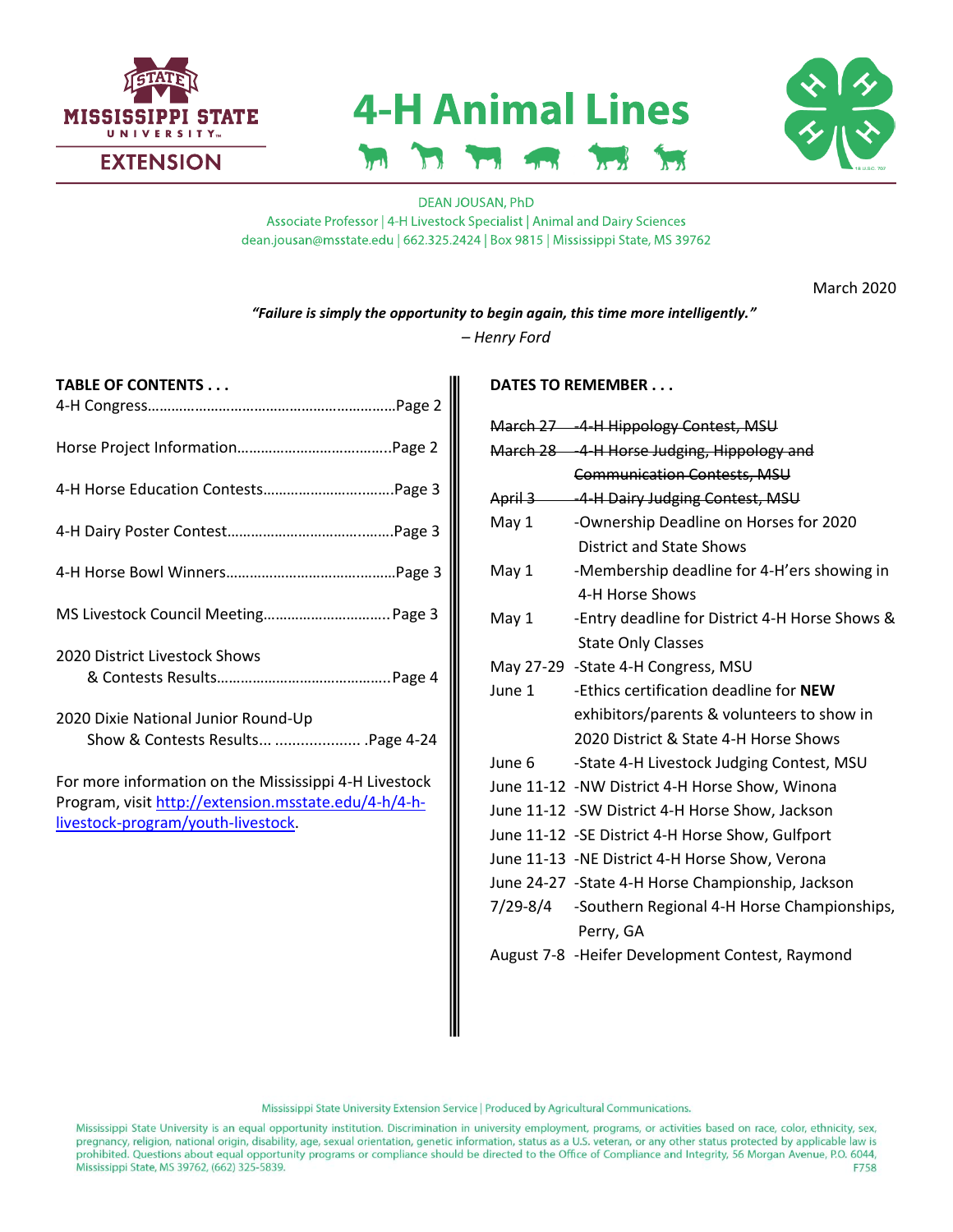### ▶**Recruiting New Members**

 Spend some time promoting the 4-H animal and dairy science projects. This would be an excellent time to make personal contacts with potential project members, doing a news release or a radio program, having a county meeting, organizing livestock clubs, or whatever works for you. Remember that you can order my livestock brochure and check-out my livestock display from Extension Supply to promote livestock and horse projects.

#### ▶**4-H Congress Contests**

 4-H Congress Contests will be here soon (May 27-29). Now is the time to be lining up participation and planning county contests. Contests in the 4-H animal and dairy sciences area are Visual Presentations for seniors (four divisions included [1] beef; [2] sheep, swine, market goats; [3] dairy animals; [4] dairy products.) Other contests available are meats judging/identification contest, livestock bowl, and dairy bowl for senior members and dairy products judging. Plus, there is a dairy poster contest with several age divisions. These are all excellent contests. If we can provide you with information about these contests, please let me know.

### ▶**4-H District Project Achievement Day Contests**

 4-H District Project Achievement Day Contests will be here soon. Now is the time to be lining up participation and planning county contests. Contests in the 4-H animal and dairy sciences area are Visual Presentations for juniors (two divisions included [1] beef, sheep, swine, market goats; [2] dairy animals, dairy goats, dairy products). The other contest is dairy products judging for juniors.

### ▶**Pork, Beef & Poultry Cookout Contests**

 There will be a north- and south-half cookout contest for pork, beef and poultry. Additional information will be sent from the State 4-H Office soon.

### ▶**Alert Horse Project Members about Ownership & Ethics Certification!!!**

## **NOTE: The 2020 Horse Show Rule Book is finished! When it is ready, we will let you know!**

Remind your 4-H'ers and adult leaders that May  $1<sup>st</sup>$  is the ownership deadline for horses to be shown in the 2020 4-H horse shows. Also, each horse showing in the district 4-H horse shows must be accompanied by original registration certificate or official ownership form for grade horses **(BOTH DATED & SIGNED BY MAY 1ST)**. Copies of registration certificate or ownership form must be sent in with entries by district show deadline. Horses must be in the name of the 4- H'er, or in the name of an immediate family member (farm name is not eligible). Also, any youth that wishes to show in this year's District and State 4-H Horse Shows must be a 4-H member by May 1<sup>st</sup>. The horse show entry deadline is May 1<sup>st</sup>.

 In addition, a **NEW** 4-H'er who plans to show in the 2020 District & State 4-H Horse Shows and at least one parent must have completed the Horse Ethics Certification program by June 1<sup>st</sup>. Also, any **NEW** volunteers that assist 4-H'ers with their horses must be horse ethics certified by June 1<sup>st</sup>. Be sure to comply with the recently released Registered Volunteer **Certification Process before certifying volunteers for horse ethics.**

 4-H'ers that are **only** competing in the non-riding contests (horse bowl, horse judging, art contest, photography contest, hippology, public speaking, and demonstration contests) do not have to be ethics certified. However, these 4-H'ers should be encouraged to be ethics certified!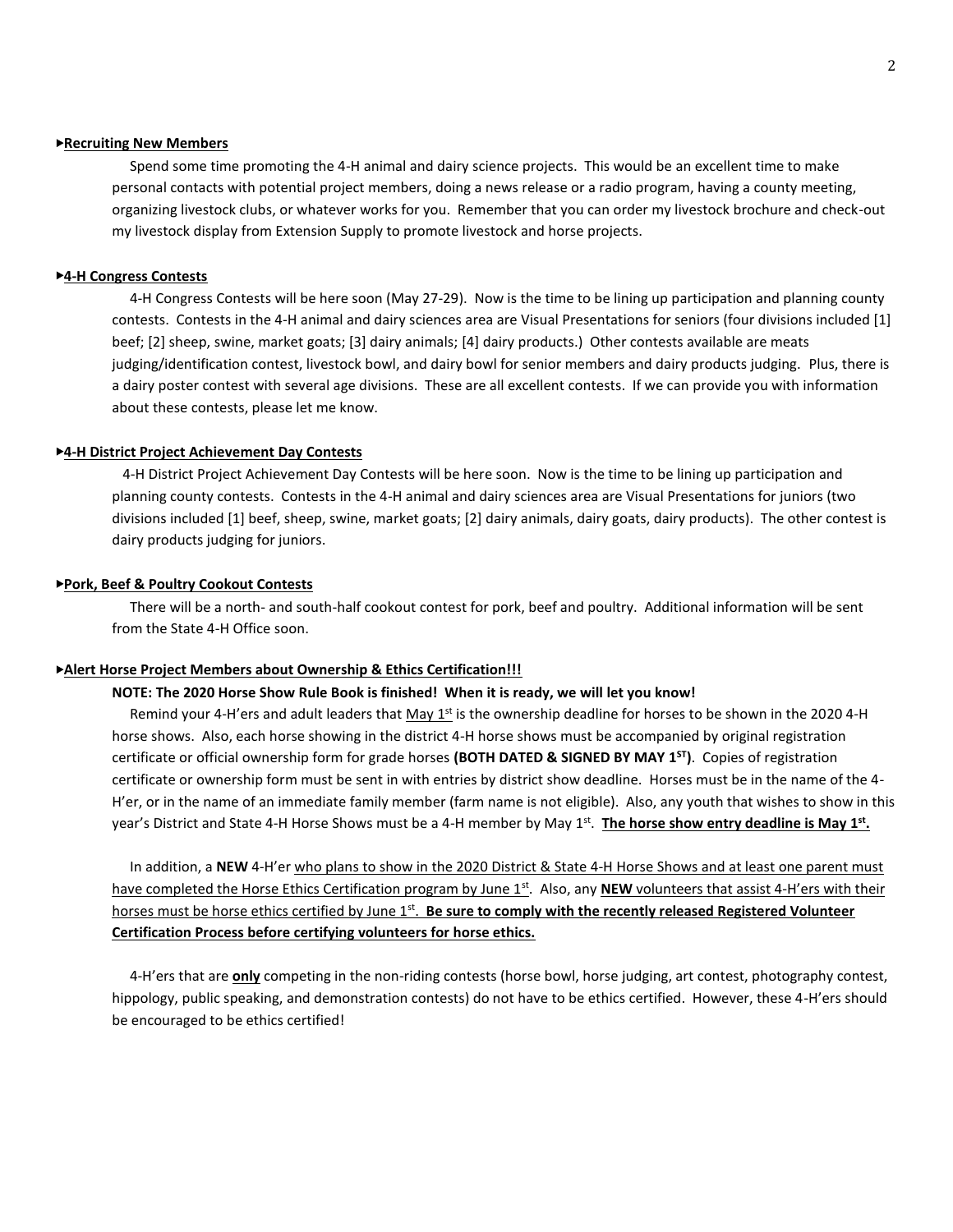## ▶**Coggins Documentation**

 **An Official Negative Equine Infectious Anemia Test Certification or certified Coggins document (PHOTOCOPIES WILL NOT BE ACCEPTED) bearing lab number with animal identification issues within 12 months of the show date must accompany each horse in hand for all district and state 4-H horse shows.** These certificates will be checked and must be in possession of the exhibitor and/or with the horse at the shows. If agent maintains original registration papers, agent **MUST BE PRESENT** at time of check in. Now is the time to be taking care of these important matters. Alert your 4-H'ers.

#### ▶**4-H Horse Education Contests**

 New this year is that the 4-H Horse Education Contests will be held in the spring. The horse bowl results are below. On March 27-28, the other horse contests will be held at MSU. Hippology will start on March 27 and conclude during the horse judging contest on March 28. The horse communication contests will be held after the horse judging contest on March 28. For more information, contact your Extension Agent.

#### ▶**4-H Dairy Poster Contest**

 The theme for the 2020 Dairy Poster Contest is **"The Art of Dairy".** Publication 799 (when updated online) will contain all the information about this contest and can be obtained from Extension Supply by electronic publication ordering from Department A9. This publication should be updated in mid-to-late March. Your winning poster in the three age divisions are to be delivered to a location to be determined on Wednesday, May 27<sup>th</sup>, the first day of State 4-H Congress for judging in the state contest. The deadline will be 11:30 a.m. Good Luck!

### ▶**4-H Horse Bowl Winners**

 The Mississippi 4-H State Horse Bowl Competition was held at the Dixie National Quarter Horse Show in Jackson on Saturday, February 15, 2020. We had 7 junior teams and 5 senior teams compete this year.

### **Junior Contest**

| 1st Place Team Lamar 4-H – Mercy Smith, Maggie Fowler, Anna Grace Smith, Woodson Miller, Canton Till   |
|--------------------------------------------------------------------------------------------------------|
| 2 <sup>nd</sup> Place Team Union 4-H - Randon McDaniel, Karley Harrison, Cade Robbins, Jackson Robbins |
| 3rd Place Team Pontotoc 4-H - Laken Hall, Keira Maxey, Aubrey Huddleston, Shiloh Brown, Kara Miller    |

### **Junior High Point Individuals**

**1 st: Maggie Fowler, Lamar 4-H; 2nd: Mercy Smith, Lamar 4-H; 3rd: Jackson Robbins, Union 4-H**

#### **Senior Contest**

| 1st Place Team Union 4-H - Sarah Moody, Joseph Moody, Emma Wages, Genna Wages                        |
|------------------------------------------------------------------------------------------------------|
| 2 <sup>nd</sup> Place Team Lee 4-H – Noah Carpenter, Lili Thomas, Davi Jo Williams, Amelia Parchman  |
| 3 <sup>rd</sup> Place Team Chickasaw 4-H – Lena Fulgham, JC Gill, RJ Utz, Owen Vickers, Major Weldon |

#### **Senior High Point Individuals**

**1 st: Sarah Moody, Union 4-H; 2nd: Lena Fulgham, Chickasaw 4-H; 3rd: Josh Wilson, Lafayette 4-H**

#### ▶**Mississippi Livestock Council Meeting**

 The Mississippi Livestock Council will meet on Tuesday, March 24, 2020, starting at 1:00 p.m. at the MS Cattleman's Association Building in Jackson. Minutes from the Livestock Directors meeting will be made available as soon as possible after that meeting. A revised meeting date has not been established due to COVID-19.

### ▶**Mississippi Livestock Council Scholarship**

 The Mississippi Livestock Council will present a \$500 academic scholarship to Anna Beth Sullivan, Simpson 4-H/Simpson CTC FFA, at their annual meeting when it is rescheduled. Congratulations!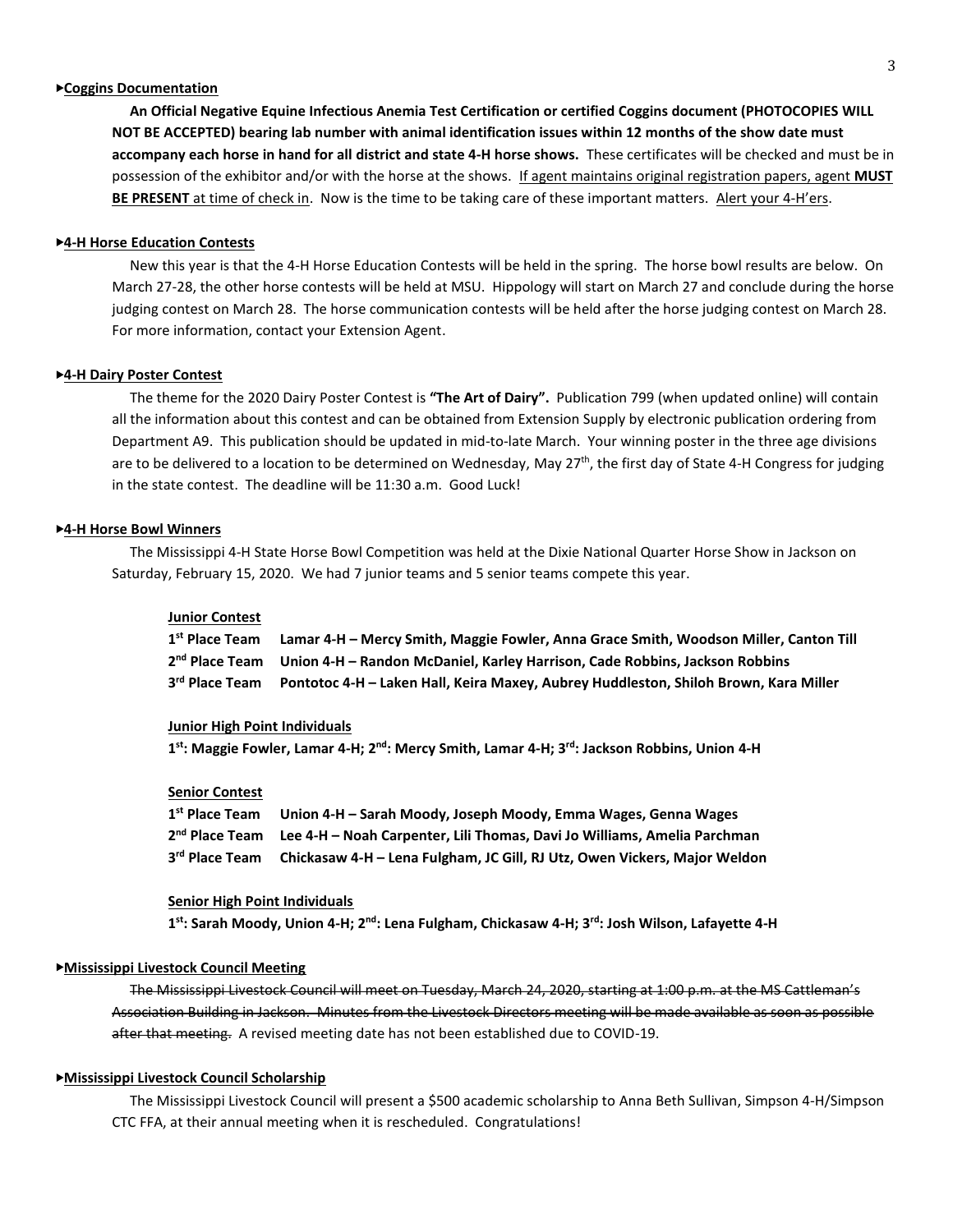## ▶**DISTRICT LIVESTOCK SHOWS**

 We had excellent shows at the five district locations. District show managers, agents, parents, leaders, and exhibitors are to be commended for their excellent job! Look at the following figures on district show exhibits for 2020 and a comparison for the past few years.

| <b>District</b> | <b>Dairy</b> |           | <b>Beef</b>   |                 |           | Lambs         |                   |  |
|-----------------|--------------|-----------|---------------|-----------------|-----------|---------------|-------------------|--|
|                 | <b>PB</b>    | <b>CH</b> | <b>Steers</b> | <b>Breeding</b> | <b>CH</b> | <b>Market</b> | <b>Wether Dam</b> |  |
| <b>Delta</b>    | 0            | 0         | 5             | 8               | 13        | 39            | 11                |  |
| <b>NE</b>       | 40           | 3         | 3             | 147             | 25        | 21            | 13                |  |
| <b>NW</b>       | 18           | 7         | 3             | 92              | 26        | 6             | 0                 |  |
| <b>SE</b>       | 18           | 4         | 58            | 192             | 51        | 14            | 14                |  |
| <b>SW</b>       | 49           | 15        | 53            | 275             | 59        | 38            | 11                |  |
| <b>Total</b>    | 125          | 29        | 122           | 714             | 174       | 118           | 49                |  |

## **2020 District Livestock Shows**

|                 |               | <b>Hogs</b>    |              |               | 2020        |              |              |
|-----------------|---------------|----------------|--------------|---------------|-------------|--------------|--------------|
| <b>District</b> | <b>Market</b> | <b>Barrows</b> | <b>Gilts</b> | <b>Market</b> | <b>CMGD</b> | <b>Dairy</b> | <b>Total</b> |
| <b>Delta</b>    | 229           | 41             | 17           | 27            | 26          | 0            | 416          |
| <b>NE</b>       | 5             |                | 0            | 29            | 51          | 58           | 402          |
| <b>NW</b>       | 58            | 9              | 1            | 12            | 20          | 9            | 261          |
| <b>SE</b>       | 103           | 17             | 14           | 25            | 32          | 8            | 550          |
| <b>SW</b>       | 251           | 49             | 36           | 53            | 52          | 64           | 1005         |
| <b>Total</b>    | 646           | 123            | 68           | 146           | 181         | 139          | 2634         |

## **Total Animals Exhibited at all District Shows by Year**

| Year | <b>BEEF</b> | <b>DAIRY</b> | <b>SWINE</b> | <b>SHEEP</b> | <b>GOAT</b> | <b>TOTALS</b> |
|------|-------------|--------------|--------------|--------------|-------------|---------------|
| 2011 | 838         | 159          | 866          | 272          | 496         | 2631          |
| 2012 | 883         | 166          | 858          | 243          | 519         | 2669          |
| 2013 | 855         | 184          | 814          | 190          | 495         | 2538          |
| 2014 | 964         | 172          | 895          | 191          | 502         | 2724          |
| 2015 | 965         | 180          | 840          | 181          | 519         | 2685          |
| 2016 | 978         | 139          | 841          | 157          | 548         | 2663          |
| 2017 | 1068        | 166          | 842          | 168          | 503         | 2747          |
| 2018 | 1062        | 183          | 883          | 146          | 465         | 2739          |
| 2019 | 1000        | 146          | 821          | 182          | 434         | 2583          |
| 2020 | 1010        | 154          | 837          | 167          | 466         | 2634          |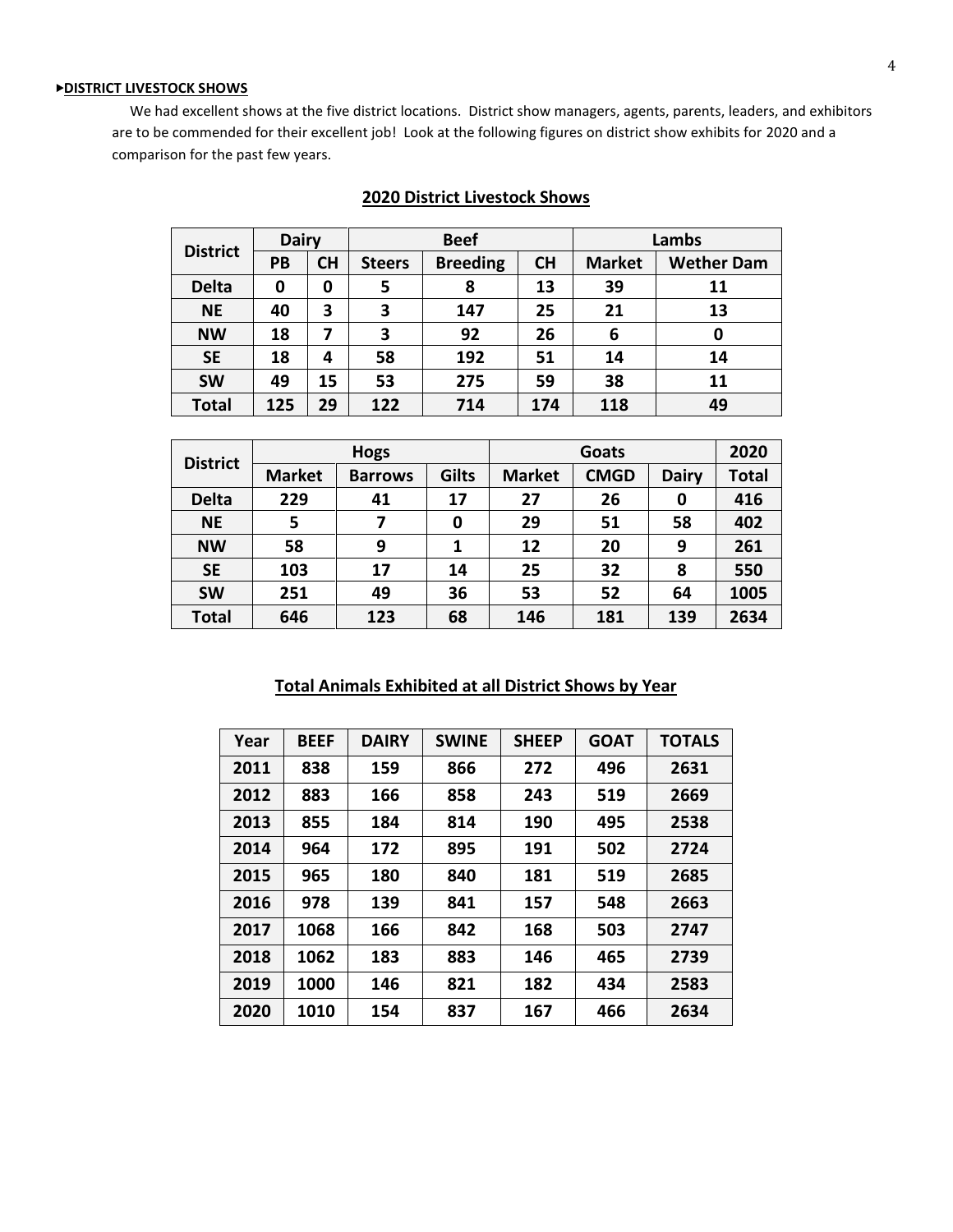#### ▶**2020 DIXIE NATIONAL SALE OF JUNIOR CHAMPIONS**

The 51<sup>st</sup> Sale of Junior Champions was another great event for our youth involved in the Mississippi 4-H Livestock Program. The Sale's committee is to be commended for the hard work that they put into this sale to make it a very successful activity. This was the 26<sup>th</sup> year in a row for the sale to gross over \$100,000. The preliminary gross total for the 46 animals sold was **\$404,395, a NEW SALE RECORD.** The 9 steers averaged \$9,722 per head; the 15 hogs averaged \$6,667 per head; the 10 lambs averaged \$7,125 per head; and the 12 goats averaged \$6,458 per head. The Grand Champion Steer was purchased by Blue Cross Blue Shield of Mississippi, Haley & Marsha Barbour, and Ergon for \$18,000. Sanderson Farms purchased the Grand Champion Hog for \$10,000. The Grand Champion Lamb was purchased by US Senatory Cindy Hyde-Smith, MS Treasurer David McRae, MS Ag Commissioner Andy Gipson, MS Insurance Commissioner Mike Chaney, MS Lt. Governor Delbert Hosemann, MS Attorney General Lynn Fitch, MS Secretary of State Michael Watson, MS Auditor Shad White, US Congressman Mike Guest, Associate Justice of the Supreme Count of MS Kenny Griffis, and Havard Pest Control for \$9,500. The Grand Champion Goat was purchased by Stribling Equipment, Empire Truck Sales, KLLM Transport Services, Southern States Utility Trailer Sales, and Regions Bank for \$9,000.

 The Sale of Junior Champions continues to mean a lot to our Mississippi youth livestock program. The 51 sales have grossed over **\$7.68 million**. The first sale in 1970 had a gross total of \$7,621.35. This outstanding activity has come a long way in 51 years! In addition to the sale of champion animals, 37 scholarships were awarded totaling \$58,500. In the past 28 years, **\$949,700** have been awarded to Mississippi youth to assist them with their college education.

 The buyers, contributors, sale committee members, Extension staff members assisting with the sale, and other supporters who help make this a special event for our youth are to be commended. For more news on the Sale of Junior Champions, go to http://extension.msstate.edu/news/feature-story/2020/4-h%E2%80%99ers-compete-dixie-national-salechampions for a news article an[d http://extension.msstate.edu/farmweek/video/2020/season-43-show-37](http://extension.msstate.edu/farmweek/video/2020/season-43-show-37) for a show done by Farmweek TV. Thanks to everyone!

#### ▶**DIXIE NATIONAL JUNIOR ROUND-UP PREMIER EXHIBITORS**

 Eighty-nine applications were received for the Premier Exhibitor Program at the 2020 Dixie National Junior Round-Up. The Sale of Junior Champions Promotion Committee sponsored a \$2,000 academic scholarship for the Premier Exhibitor in beef, sheep, swine, dairy cattle, meat goat and dairy goat. There were 38 exhibitors in the beef division, 8 in the dairy cattle division, 8 in the lamb division, 22 in the swine division, 7 in the meat goat division and 6 in the dairy goat division. The 2020 Premier Exhibitors are:

Beef Cattle – Jace Welborn, Jasper 4-H Dairy Cattle – Hunter Beason, Neshoba 4-H Lamb – Jorja Roberson, Union 4-H Swine – Tucker Woods, Covington 4-H Meat Goat – Elizabeth Nichols, Pontotoc 4-H Dairy Goat – Maggie Boswell, Rankin 4-H

#### ►**DIXIE NATIONAL JUNIOR ROUND-UP SUPREME BEEF AWARDS**

 The champion heifers of each breed competed for the Dixie National Junior Round-Up Supreme Beef Female. Dalton Cooper, Union 4-H, received this award with his Champion Angus heifer. The Dixie National Junior Round-Up Supreme Beef Bull was selected from the champion bulls of each breed. Walker McGuffee, Simpson 4-H, received this award with his Champion Hereford bull. Each award was a \$1,500 scholarship presented by the Sale of Junior Champions.

#### ►**DIXIE NATIONAL JUNIOR ROUND-UP SUPREME DAIRY CATTLE FEMALE AWARD**

The grand champions of each dairy cattle breed competed for the Dixie National Junior Round-Up Supreme Dairy Cattle Female. Lee Taylor, Prentiss 4-H, received this award with his Jersey female. This award was a \$1,500 scholarship presented by the Sale of Junior Champions.

### ►**DIXIE NATIONAL JUNIOR ROUND-UP SUPREME COMMERCIAL BEEF HEIFER AWARD**

The champions of each breed-type of beef heifer competed for the Dixie National Junior Round-Up Supreme Commercial Beef Heifer. Jace Welborn, Jasper 4-H, received this award with his English female. This award was a \$1,500 scholarship presented by the Sale of Junior Champions.

#### ►**DIXIE NATIONAL JUNIOR ROUND-UP SUPREME COMMERCIAL MEAT GOAT DOE AWARD**

The champions of each weight division in the commercial meat goat doe show competed for the Dixie National Junior Round-Up Commercial Meat Goat Doe. Ann Fleming/Taylor Leflore, Lafayette 4-H, received this award with their Mediumweight Division Champion Doe. This award was a \$1,500 scholarship presented by the Sale of Junior Champions.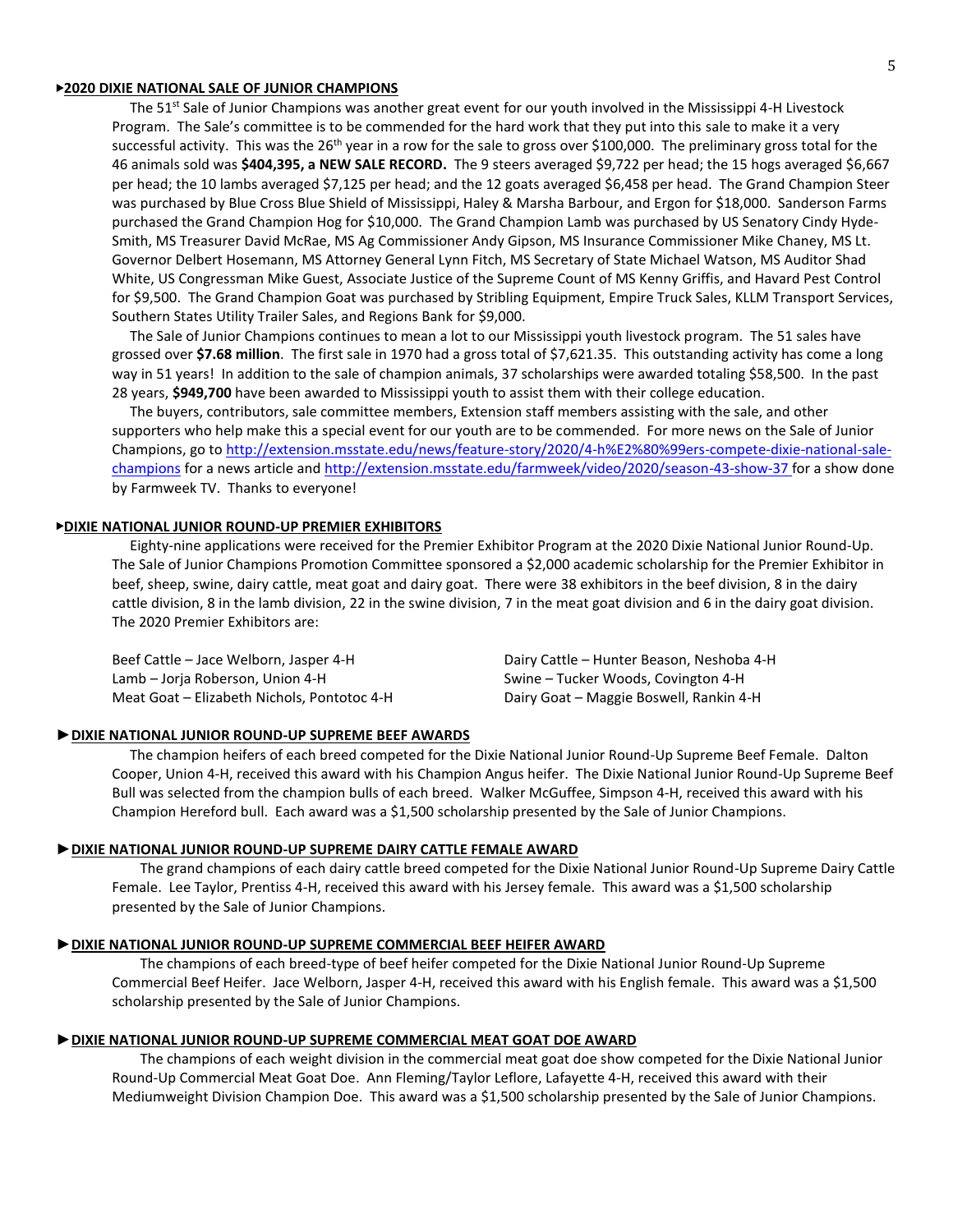## ►**DIXIE NATIONAL JUNIOR ROUND-UP SUPREME DAIRY GOAT FEMALE AWARD**

The grand champions of each senior dairy goat breed competed for the Dixie National Junior Round-Up Supreme Dairy Goat Female. Maggie Boswell, Rankin 4-H, received this award with her All Other Purebreds Best in Show Senior Dairy Goat Doe. This award was a \$1,500 scholarship presented by the Sale of Junior Champions.

## ▶**DIXIE NATIONAL SALE OF JUNIOR CHAMPIONS ACADEMIC SCHOLARSHIPS**

 The Dixie National Sale of Junior Champions Promotion Committee presented twenty-five \$1,500.00 academic scholarships this year. Forty-eight exhibitors competed for these prestigious scholarships. Winners were:

| Lacy Raines, Union 4-H                       | Ken Hall, Hinds 4-H                  |
|----------------------------------------------|--------------------------------------|
| Micah Taylor, Lee 4-H                        | McKenna Prisock, Oktibbeha 4-H       |
| Tyler Barlow, Jasper 4-H                     | Tyler Owen, Jones 4-H                |
| Lexi Alexander, Lawrence 4-H                 | Aaliyah Lyles, Hinds 4-H             |
| Pearce Edwards, Holmes 4-H                   | Wyatt Fullington, Hinds 4-H          |
| Emree Sifford, Hinds 4-H                     | Skylar Noblin-Laminack, Hinds 4-H    |
| Katie Barnes, Newton 4-H/FFA                 | Tiffany Lea, Loyd Star FFA           |
| LeAnne Breland, Jones 4-H/West Jones FFA     | Jaycie Welch, Rankin 4-H/Puckett FFA |
| Marlee Turner, Alcorn 4-H/Kossuth FFA        | Mary Claire Martin, Bolivar 4-H      |
| Laney Anderson, Lincoln 4-H/West Lincoln FFA | Stran Melancon, Wilkinson 4-H        |
| Anna Ball, Hinds 4-H                         | Jillian Roberts, Humphreys 4-H       |
| Anna Grace Rowland, Sunflower 4-H            | Shelby Layne Carwyle, Loyd Star FFA  |
| James Roberts, Humphreys 4-H                 |                                      |

### ▶**DIXIE NATIONAL BOOSTER CLUB ACADEMIC SCHOLARSHIPS**

 The Dixie National Booster Club again presented six \$1,200 academic scholarships at this year's Round-Up. These awards are presented to the highest placing graduating senior for each species in showmanship. Winners were:

| Eric Biedenharn Academic Scholarship Award for BEEF - | Whitney Watts, Lincoln 4-H        |
|-------------------------------------------------------|-----------------------------------|
| Dr. Ben Clower Academic Scholarship Award for SWINE - | Rachel Carr, Leflore 4-H          |
| Bill Dupree Academic Scholarship Award for LAMB -     | Elizabeth Nichols, Pontotoc 4-H   |
| Sonny & Doris Thompson Scholarship Award for DAIRY -  | Mylie Robinson, Lincoln 4-H       |
| Buddy Banes Scholarship Award for GOATS -             | Elizabeth Nichols, Pontotoc 4-H   |
| Norman McCarty Scholarship Award for DAIRY GOAT -     | Skylar Noblin-Laminack, Hinds 4-H |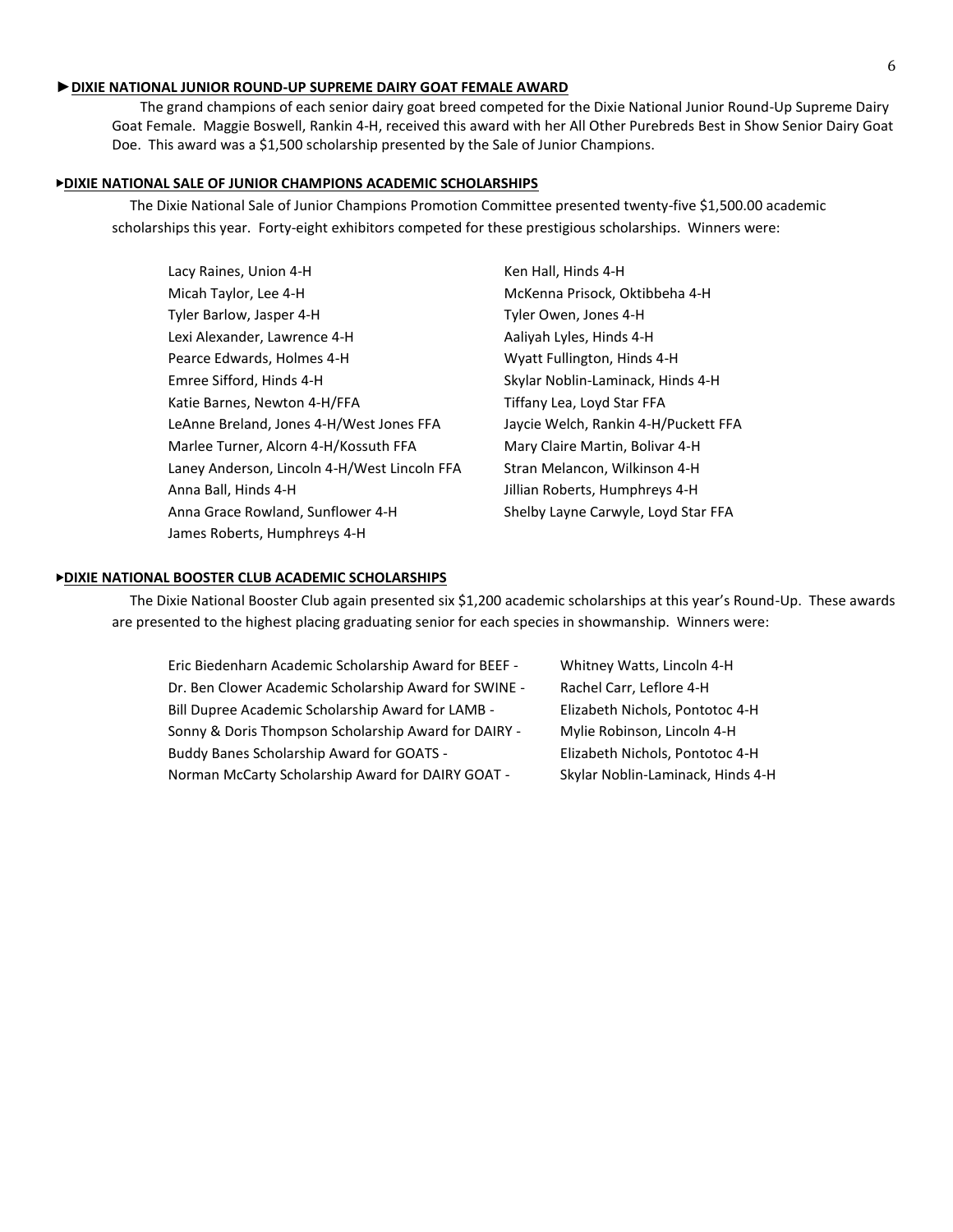## ▶**2020 – DIXIE NATIONAL JUNIOR ROUND-UP LIVESTOCK SHOWS**

The 2020 Dixie National Junior Round-Up was another excellent educational event for youth in Mississippi with animal projects. The weather for the District Shows and the Junior Round-Up was excellent again this year.

It really takes a lot of people working together to make a show like this a success. Let me express my appreciation to all agents, leaders, parents, exhibitors, specialists, and others who worked so hard during long days, etc. to make this an outstanding event. We have an outstanding junior livestock program and dedicated Extension workers doing an outstanding job. Your 4-H'ers, exhibitors, and parents should be proud of you. Congratulations!

## **2020 Dixie National Junior Round-Up Exhibitors in each Livestock Show Summary**

|            | <b>Beef</b><br><b>Breeding</b> | <b>Steers</b> | Commercial<br><b>Beef Heifers</b> | <b>Purebred</b><br><b>Dairy</b> | <b>Commercial</b><br><b>Dairy Heifer</b> | <b>Market</b><br>Lambs | Wether<br>Dams |
|------------|--------------------------------|---------------|-----------------------------------|---------------------------------|------------------------------------------|------------------------|----------------|
| $4-H$      | 297                            | 68            | 118                               | 41                              | 21                                       | 60                     | 31             |
| <b>FFA</b> | 102                            | 30            | 37                                | 12                              |                                          |                        | 14             |
| Total      | 399                            | 98            | 155                               | 53                              | 28                                       | 69                     | 45             |

|            | <b>Market</b><br><b>Hogs</b> | <b>MS Bred</b><br><b>Barrows</b> | <b>Commercial</b><br>Gilts | <b>Market</b><br>Goats | Commercial<br><b>Meat Goat</b><br><b>Does</b> | <b>Dairy</b><br>Goats |
|------------|------------------------------|----------------------------------|----------------------------|------------------------|-----------------------------------------------|-----------------------|
| $4-H$      | 286                          | 109                              | 64                         | 72                     | 77                                            | 37                    |
| <b>FFA</b> | 34                           | 18                               | 13                         | 24                     | 33                                            |                       |
| Total      | 320                          | 127                              | 77                         | 96                     | 110                                           | 42                    |

|                    | <b>TOTAL</b> |
|--------------------|--------------|
| 4-H Youth          | 1281         |
| <b>FFA Youth</b>   | 338          |
| <b>Total Youth</b> | 1619         |

## **Dixie National Junior Round-Up Shows by Year – Number of Livestock Exhibited**

|                     | 2011 | 2012 | 2013 | 2014 | 2015 | 2016 | 2017 | 2018 | 2019 | 2020 |
|---------------------|------|------|------|------|------|------|------|------|------|------|
| <b>Beef</b>         | 761  | 797  | 791  | 901  | 878  | 914  | 999  | 957  | 935  | 889  |
| Dairy               | 127  | 147  | 160  | 144  | 163  | 127  | 154  | 174  | 137  | 146  |
| <b>Hogs</b>         | 688  | 710  | 684  | 761  | 596  | 710  | 681  | 716  | 661  | 674  |
| Lambs               | 235  | 193  | 161  | 167  | 144  | 130  | 141  | 125  | 145  | 141  |
| <b>Market Goats</b> | 183  | 198  | 186  | 172  | 187  | 144  | 151  | 125  | 118  | 125  |
| <b>CMGD</b>         | 157  | 190  | 187  | 205  | 192  | 188  | 177  | 170  | 169  | 156  |
| <b>Dairy Goats</b>  | 98   | 67   | 81   | 67   | 69   | 85   | 103  | 97   | 98   | 90   |
| <b>TOTAL</b>        | 2249 | 2302 | 2250 | 2417 | 2229 | 2298 | 2406 | 2364 | 2263 | 2221 |

### ▶**DIXIE NATIONAL PREMIER COUNTY AWARD FOR LIVESTOCK**

The Premier Livestock County Award winner is Smith County. They will receive an award at the upcoming Mississippi Livestock Council meeting when it has been re-scheduled due to COVID-19.

## ▶**DIXIE NATIONAL PREMIER COUNTY AWARD FOR DAIRY**

The Premier Dairy County Award winner is Rankin County. They will receive an award at the upcoming Mississippi Livestock Council meeting when it has been re-scheduled due to COVID-19.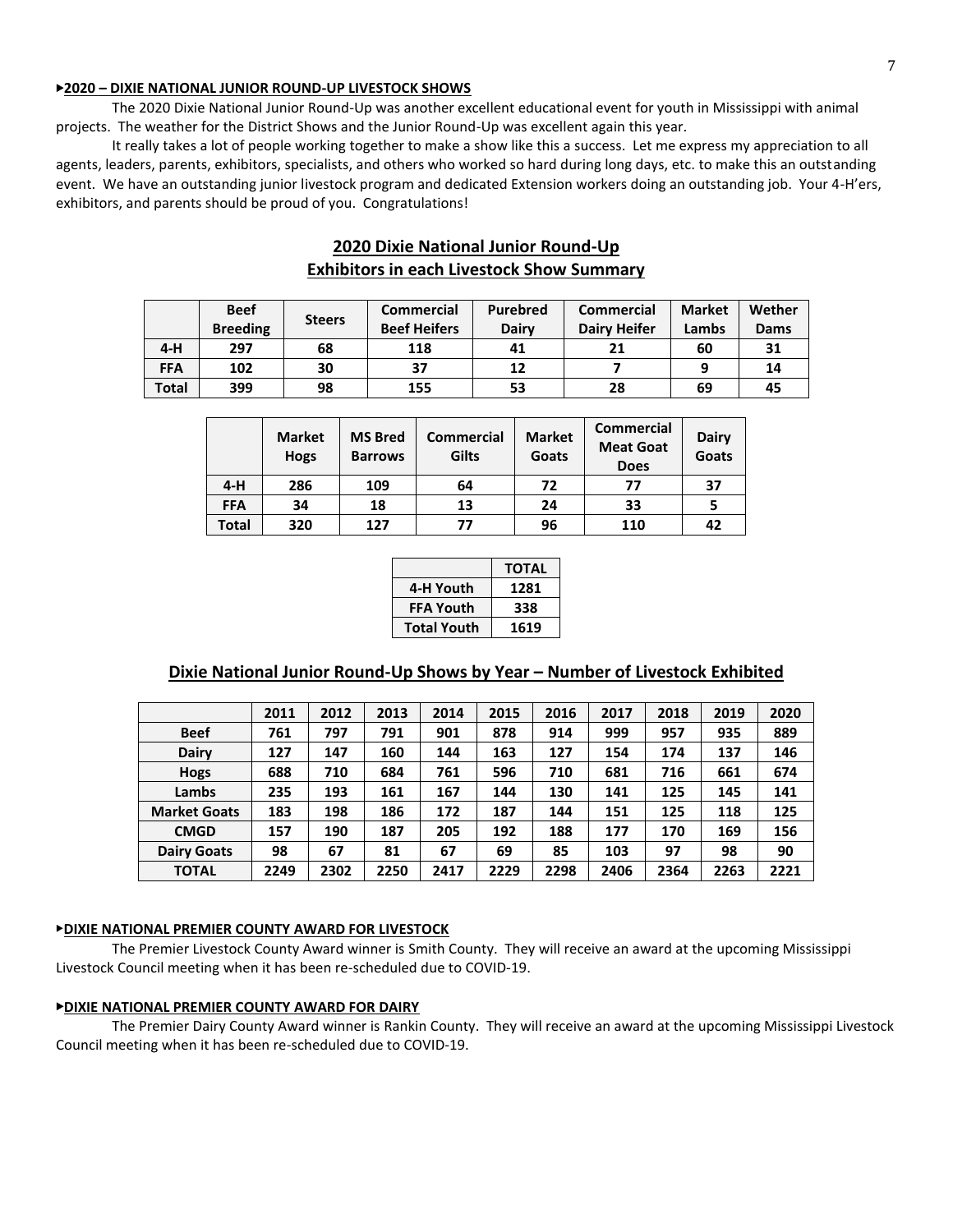| <b>BEEF BREEDING</b>       |           | <b>BEEF COMMERCIAL HEIFERS</b> |           |
|----------------------------|-----------|--------------------------------|-----------|
| Angus                      | 105       | English & English Crosses      | 64        |
| Beefmaster                 | 48        | European & European Crosses    | 36        |
| <b>Brahman</b>             | 72        | American & American Crosses    | 47        |
| <b>Brangus</b>             | 23        |                                | 147       |
| <b>Braunvieh</b>           | 15        |                                |           |
| Charolais                  | 17        | <b>STEERS</b>                  |           |
| Gelbvieh                   | 27        | English & English Crosses      | 33        |
| Hereford                   | 83        | American & American Crosses    | 24        |
| Other Breeds - Brahman     | 15        | European & European Crosses    | <u>49</u> |
| Other Breeds - Non-Brahman | 49        |                                | 106       |
| Percentage Simmental       | 56        |                                |           |
| <b>Red Angus</b>           | 36        | <b>LAMBS</b>                   |           |
| Santa Gertrudis            | 24        | Division 1                     | 20        |
| Shorthorn                  | 16        | Division 2                     | 19        |
| Simbrah                    | 11        | Division 3                     | 19        |
| Simmental                  | <u>39</u> | Division 4                     | 20        |
|                            | 636       | Division 5                     | 20        |
|                            |           |                                | 98        |
| <b>MARKET HOGS</b>         |           |                                |           |
| Chester                    | 47        | <b>WETHER DAMS</b>             |           |
| Crosses & Other Breeds     | 138       | Division 1                     | 13        |
| Duroc                      | 89        | Division 2                     | 15        |
| Hampshire                  | 82        | Division 3                     | 15        |

**28**

## **COMMERCIAL GILTS**

| Up Ear Division        | 14 |
|------------------------|----|
| Down Ear Division      | 15 |
| Crosses & Other Breeds | 30 |
|                        | 59 |

## **DAIRY**

Spotted Yorkshire Hereford Barrows

| Holstein                  |  |
|---------------------------|--|
| Jersey                    |  |
| <b>Other Dairy Breeds</b> |  |
|                           |  |
| Commercial                |  |
| Dairy Heifers             |  |

## **MARKET GOATS**

| Lightweight        | 28  |
|--------------------|-----|
| Light Mediumweight | 23  |
| Mediumweight       | 26  |
| Light Heavyweight  | 24  |
| Heavyweight        | 24  |
|                    | 125 |

**43**

#### **COMMERCIAL MEAT GOAT DOES** Lightweight Light Mediumweight Mediumweight Light Heavyweight Heavyweight 30 31 30 37 28 **156**

## **DAIRY GOATS**

| All Other Purebreds      | 34        |
|--------------------------|-----------|
| Alpine                   | 30        |
| Grades & Recorded Grades | 17        |
| Nigerian Dwarf           | <u>09</u> |
|                          | ۹N        |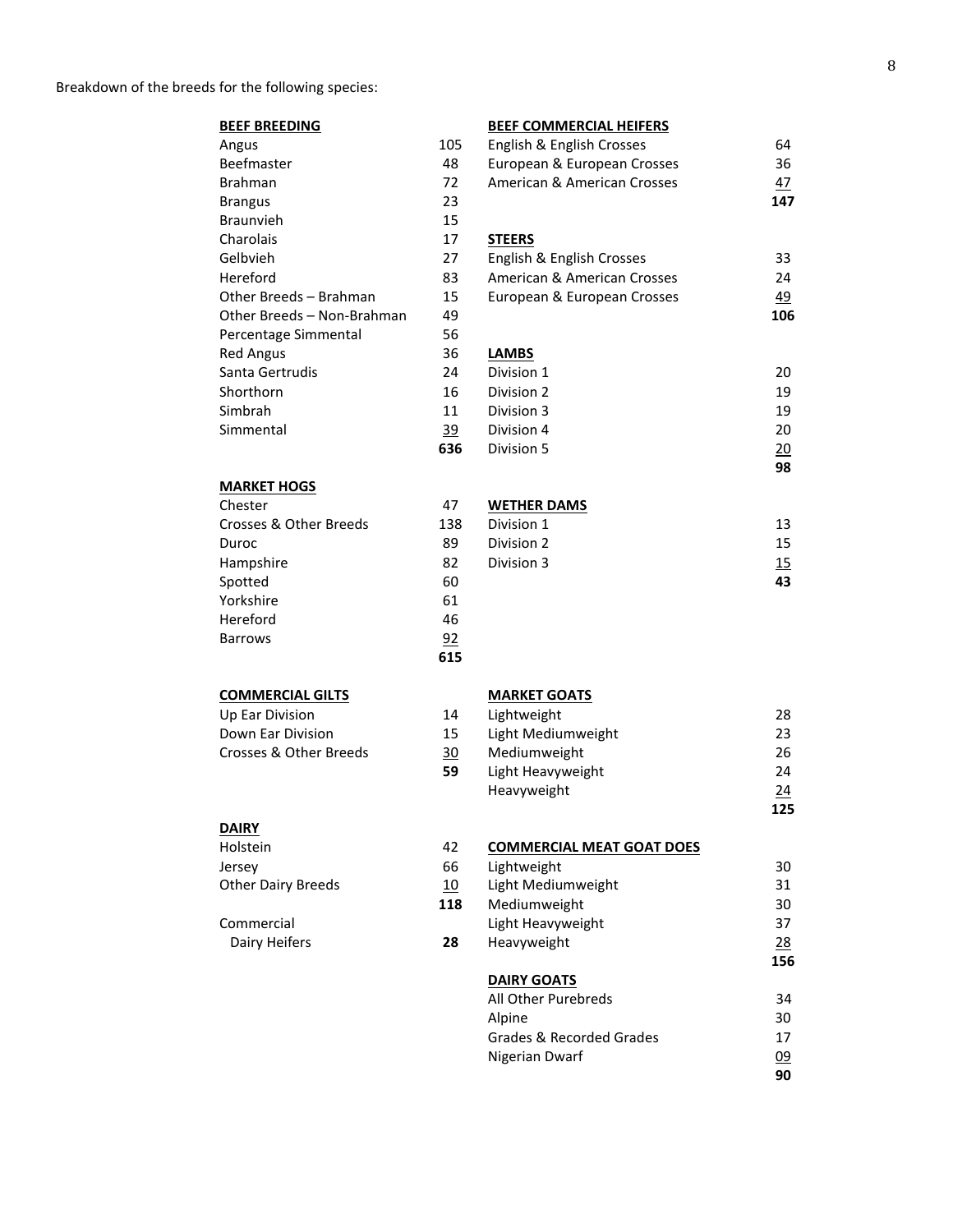## ▶**ULTRASOUND STEER EVALUATION CONTEST RESULTS**

Eighty-nine steers were entered by 4-H & FFA exhibitors in the Ultrasound Steer Evaluation Contest at the 2020 Dixie National Junior Round-Up. Fifty-four steers met the eligibility requirements for premiums of grading low choice or higher with a yield grade 3 or less. Winners were:

- $1<sup>st</sup>$ Lani Bush, Jones 4-H 2<sup>nd</sup>
- 3rd Hannah Katherine Jones, Madison 4-H 4<sup>th</sup>
- $5<sup>th</sup>$ Spencer/Garrett Bridgers, Hinds 4-H

## ▶**MARKET STEER SHOW WINNERS**

| Champion Lightweight European Cross SteerHannah Katherine Jones, Madison 4-H |  |
|------------------------------------------------------------------------------|--|
| Res. Ch. Lightweight European Cross Steer Trent Kirkland, Covington 4-H      |  |
| Champion Heavyweight European Cross Steer Drew/Russ Wagner, Newton 4-H/FFA   |  |
|                                                                              |  |
|                                                                              |  |
| RESERVE GRAND CHAMPION MARKET STEERHannah Katherine Jones, Madison 4-H       |  |

#### ▶**MS BRED MARKET STEER SHOW WINNERS**

| MS Bred Reserve Champion English Cross Steer Marley/Hayes Thornton, Raleigh FFA  |
|----------------------------------------------------------------------------------|
| MS Bred Champion LT WT European Cross Steer Chase/Delton Boone, Raleigh FFA      |
| MS Bred Res. Ch. LT WT European Cross Steer Mary Katherine Stratton, Lincoln 4-H |
| MS Bred Champion HVY WT European Cross Steer Kylie Roberts, Smith 4-H            |
|                                                                                  |
| MS BRED GRAND CHAMPION MARKET STEER Kylie Roberts, Smith 4-H                     |
| MS BRED RESERVE GRAND CHAMPION MARKET STEER Chase/Delton Boone, Raleigh FFA      |

## ▶**BEEF BREEDING**

- Ann Rileigh Holder, Jones 4-H
- Jace Welborn, Jasper 4-H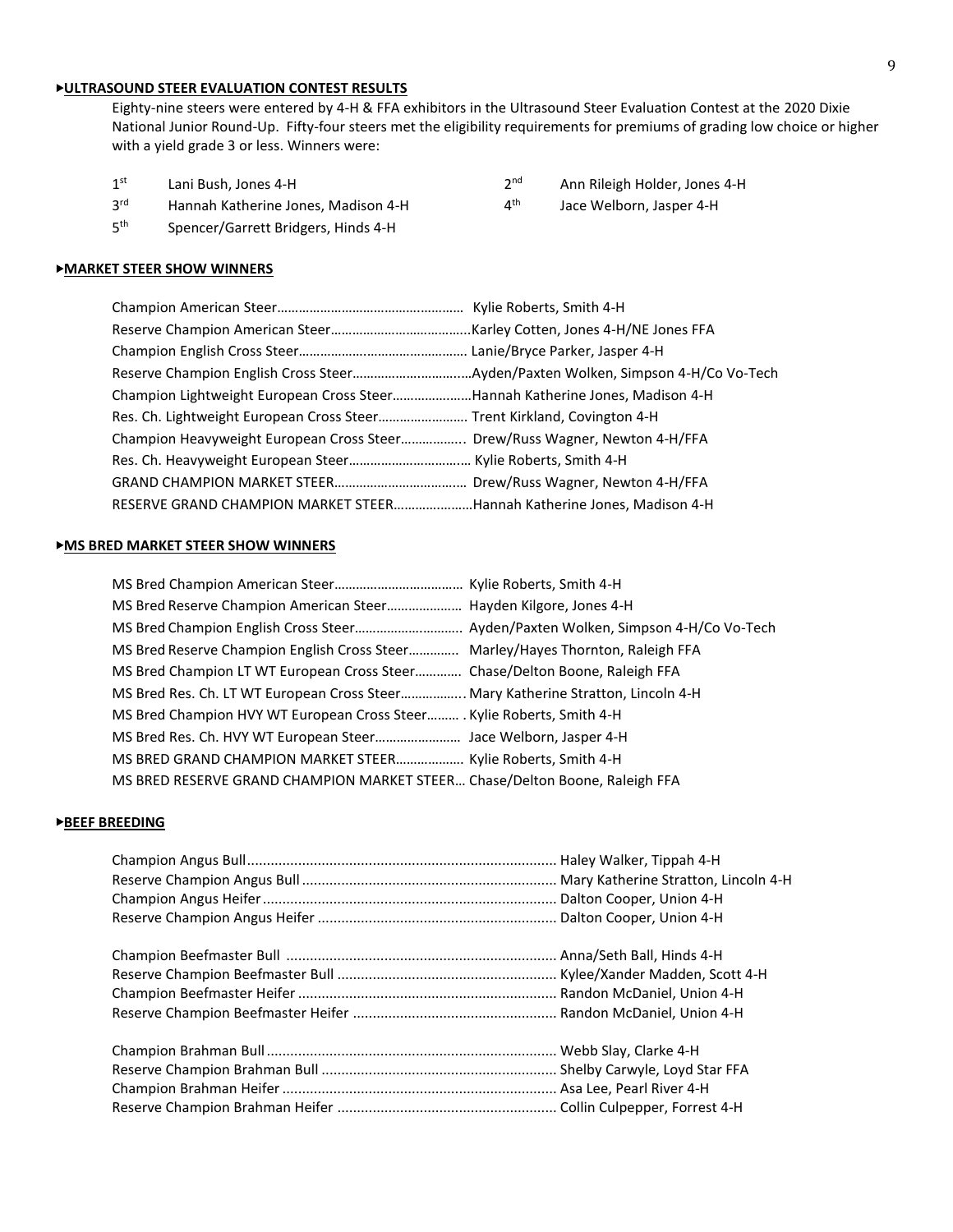| Reserve Champion Other Breeds - American Heifer  J.D. Chism, Pontotoc 4-H                |  |
|------------------------------------------------------------------------------------------|--|
|                                                                                          |  |
| Reserve Champion Other Breeds - Non-American Bull  Trey Ladner, Scott 4-H                |  |
|                                                                                          |  |
| Reserve Champion Other Breeds - Non-American Heifer  Mary Katherine Straton, Lincoln 4-H |  |
|                                                                                          |  |
|                                                                                          |  |
|                                                                                          |  |
|                                                                                          |  |
|                                                                                          |  |
|                                                                                          |  |
|                                                                                          |  |
|                                                                                          |  |
|                                                                                          |  |
|                                                                                          |  |
|                                                                                          |  |
|                                                                                          |  |
|                                                                                          |  |
|                                                                                          |  |
|                                                                                          |  |
|                                                                                          |  |
|                                                                                          |  |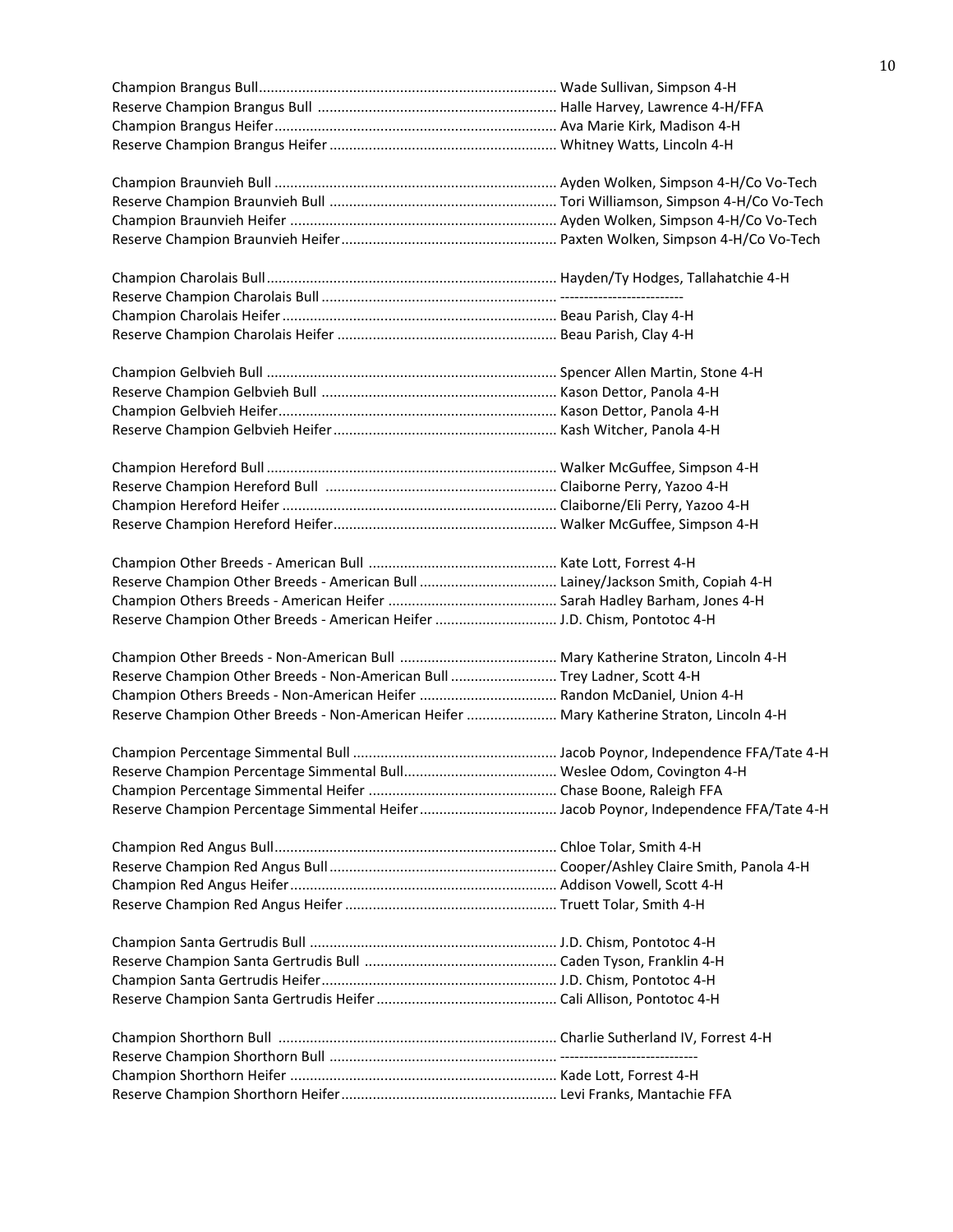### ▶**BEST FIVE HEAD – BEEF BULLS** ▶**BEST FIVE HEAD – BEEF HEIFERS**

- 1. Walker McGuffie, Simpson 4-H Hereford 1. Dalton Cooper, Union 4-H Angus
- 
- 3. Jacob Poynor, Independence FFA/Tate 4-H % Simmental 3. Randon McDaniel, Union 4-H OB Non-American
- 
- 5. Mary Katherine Straton, Lincoln 4-H OB Non-American 5. Beau Parish, Clay 4-H Charolais

- 1. Mary Katherine Stratton, Lincoln 4-H 1. Haley Walker, Tippah 4-H
- 2. Myles Clifton, Tippah 4-H 2. Whitney Watts, Lincoln 4-H

- 1. Anna/Seth Ball, Hinds 4-H 1. Lizzie Alford, Leake 4-H
- 

- 
- 2. Sarah Kate Childs, Tippah 4-H 2. Walker McGuffie, Simpson 4-H

- 
- 2. Cooper/Ashley Claire Smith, Panola 4-H 2. Chloe Tolar, Smith 4-H

- 1. Jacob Poynor, Independence FFA/Tate 4-H 1. Chase Boone, Raleigh FFA
- 
- 3. Holden Campbell, Jones 4-H 3. Lydia Moreno, Greene 4-H
- 4. Claire Breakfield, Marion 4-H 4. Aaron Fountain, Greene 4-H
- 5. Karley Cotten, Jones 4-H/NE Jones FFA 5. Tatum Madden, Covington 4-H

1. Harlee Wilson, Neshoba 4-H/FFA 1. Tatum Madden, Covington 4-H

- 1. Hagen Matthew Campbell, Jones 4-H 1. Delton Boone, Raleigh FFA
- 2. Andrew Wicker, Amite 4-H 2. Luke Hay, Lauderdale 4-H
- 
- 
- 5. Andrew Wicker, Amite 4-H 5. Aubrey Lee, Jones 4-H

- 
- 2. Haley Walker, Tippah 4-H Angus 2. Chase Boone, Raleigh FFA % Simmental
	-
- 4. Chloe Tolar, Smith 4-H Red Angus 4. Claiborne Perry, Yazoo 4-H Hereford
	-

## ▶**MS BRED ANGUS BULLS** ▶**MS BRED ANGUS HEIFERS**

- 
- 

## ▶**MS BRED BEEFMASTER BULLS** ▶**MS BRED BEEFMASTER HEIFERS**

- 
- 2. Kylee/Xander Madden, Scott 4-H 2. Ashlyn/McKenna Clay, West Lauderdale FFA

## ▶**MS BRED HEREFORD BULLS** ▶**MS BRED HEREFORD HEIFERS**

- 1. Claiborne Perry, Yazoo 4-H 1. Walker McGuffie, Simpson 4-H
	-

## ▶**MS BRED RED ANGUS BULLS** ▶**MS BRED RED ANGUS HEIFERS**

- 1. Chloe Tolar, Smith 4-H 1. Trey Ladner III, Scott 4-H
	-

## ▶**BEST FIVE MS BRED PERCENTAGE SIMMENTAL BULLS** ▶**BEST FIVE MS BRED PERCENTAGE SIMMENTAL HEIFERS**

- 
- 2. Weslee Odom, Covington 4-H 2. Jacob Poynor, Independence FFA/Tate 4-H
	-
	-
	-

### ▶**BEST FIVE MS BRED SIMBRAH BULLS** ▶**BEST FIVE MS BRED SIMBRAH HEIFERS**

- 
- 2. Tatum Madden, Covington 4-H
- 3. Abby Tolar, Marion 4-H
- 4. Ty White, Mize FFA
- 5. Marie Clanton, Franklin 4-H

### ▶**BEST FIVE MS BRED SIMMENTAL BULLS** ▶**BEST FIVE MS BRED SIMMENTAL HEIFERS**

- 
- 
- 3. Nina Hay, Lauderdale 4-H 3. Todd/Trey Rogers, Jones 4-H
- 4. John Hudson Word, Holmes 4-H 4. Braden/Mallory/Maggie Duncan, Simpson 4-H/Co Vo-Tech
	-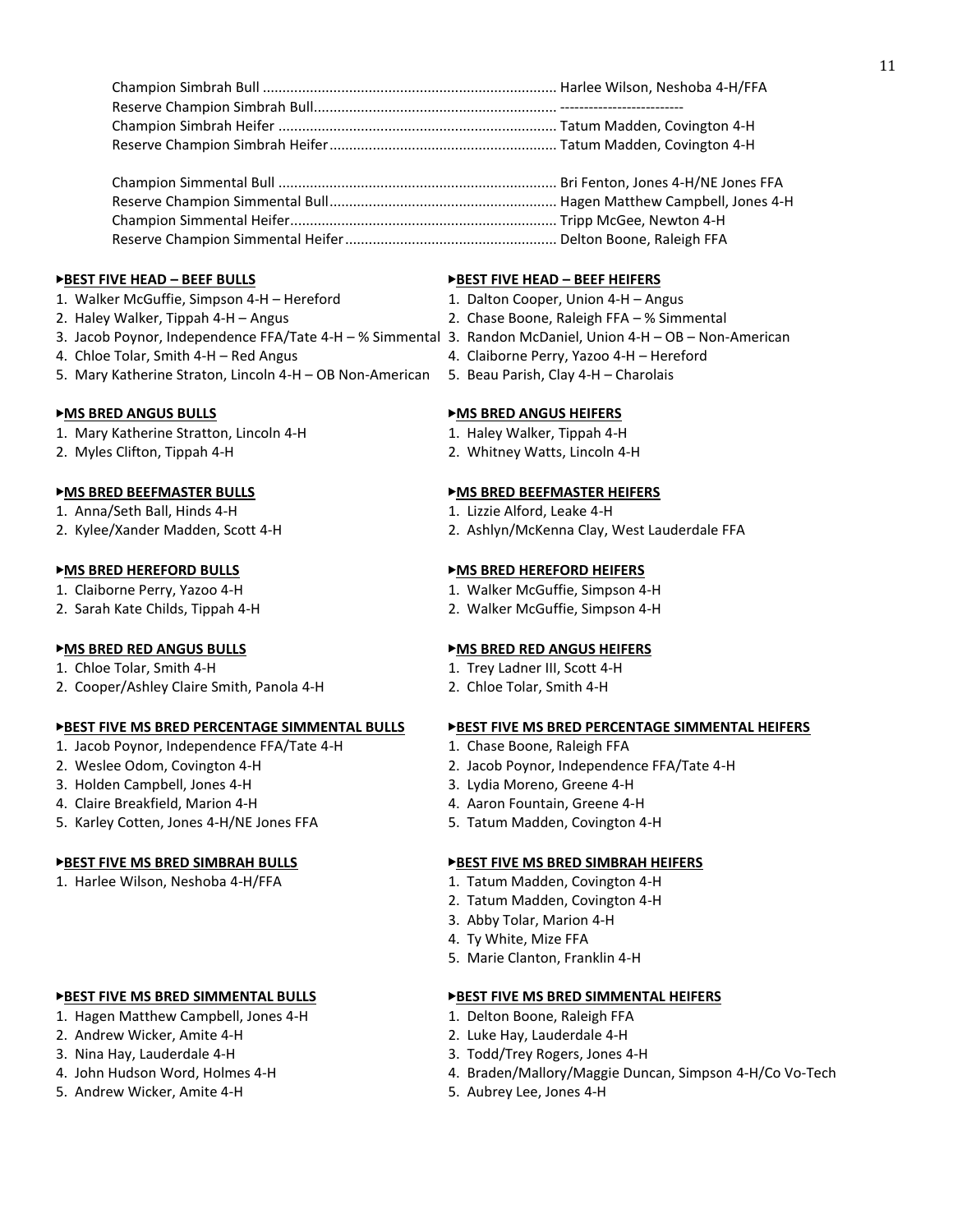### ▶**COMMERCIAL BEEF HEIFERS**

#### ▶**BEEF CLEAN AISLE AWARDS**

1. Independence FFA 2. Tate 4-H 3. Panola 4-H

#### ▶**BEEF SHOWMANSHIP**

## **Age 8**

- 1. Kolt Hollingsworth, Nanih Waiya FFA 6. Tyler Seibert, Loyd Star FFA
- 2. Paul Steckler, Franklin 4-H 7. Layla Childs, Tippah 4-H
- 3. Wade Sullivan, Simpson 4-H 8. Marley Faulkner, Madison 4-H
- 
- 5. Charli Beth Sheffield, Tishomingo 4-H/FFA 10. Cooper McDonald, Tate 4-H

#### **Age 9**

- 1. Lauren Reese Adkerson, Oktibbeha 4-H 6. Mattie Ann Welch, Simpson 4-H
- 2. Isaac Tigner, Mantachie FFA 7. Noah Johnson, Lincoln 4-H
- 3. Deacon Knight, Mantachie FFA 8. Graham Brown, Leake 4-H
- 4. Dawson Edwards, Rankin 4-H 9. Maddie Camp, Union 4-H
- 

### **Age 10**

- 
- 2. Kaci Ladner, Pearl River 4-H 7. Spencer Bridgers, Hinds 4-H
- 3. Hailey Hamilton, Covington 4-H 8. Cade Everett Vowell, Scott 4-H
- 4. Trey Ladner, III, Scott 4-H 9. Kason Owen, Tippah 4-H
- 

#### **Age 11**

- 1. Noah Sheffield, Tishomingo 4-H/FFA 6. Maggie Todd, Jones 4-H
- 2. Jadyn Sanford, Covington 4-H 7. Beau Parish, Clay 4-H
- 3. Lydia Moreno, Greene 4-H 8. Jake Sullivan, Mize FFA
- 4. Mallory Duncan, Simpson 4-H/Co Vo-Tech 9. Hayden Taylor, Tishomingo 4-H/FFA
- 

#### **Age 12**

- 
- 
- 3. Mary Bradley Woods, Covington 4-H 8. Trent Kirkland, Covington 4-H
- 
- 5. Addison Kate Vowell, Scott 4-H 10. James Farr, Hinds 4-H

## **Age 13**

- 
- 2. Claiborne Perry, Yazoo 4-H 7. Luke Tigner, Mantachie FFA
- 3. Randon McDaniel, Union 4-H 8. Cory Mills, Mantachie FFA
- 4. Russ Wagner, Newton 4-H/Newton Co. FFA 9. Kelsi Napier, Forrest 4-H
- 5. Ayden Alen Wolken, Simpson 4-H/Simpson CTC FFA 10. Dillon Saucier, Pearl River 4-H
- 
- 
- 
- 4. Aubrey Lee, Jones 4-H 9. Holden Campbell, Jones 4-H
	-
	-
	-
	-
	-
- 5. Trey Rogers, Jones 4-H 10. Bo Rogers, Mantachie FFA/Itawamba 4-H
- 1. Hagen Hinton, Covington 4-H 6. Taylor Phillipson, Taylorsville FFA
	-
	-
	-
- 5. Peyton Pitts, Jones 4-H 10. Eli McDonald, Tate 4-H
	-
	-
	-
	-
- 5. Zoe Clark, Tippah 4-H 10. Karlee Carnes, Pearl River 4-H
- 1. Sarah Kate Childs, Tippah 4-H 6. Isaac Johnson, Lincoln 4-H
- 2. Truett Tolar, Smith 4-H 7. Malachi Treyvon Williams, Holmes 4-H
	-
- 4. Haley Grace Welch, Simpson 4-H/Co Vo-Tech 9. Addie Belle Knight, Mantachie FFA/Itawamba 4-H
	-
- 1. Tripp McGee, Newton 4-H 6. Hannah Lauren Beatty, Scott 4-H
	-
	-
	-
	-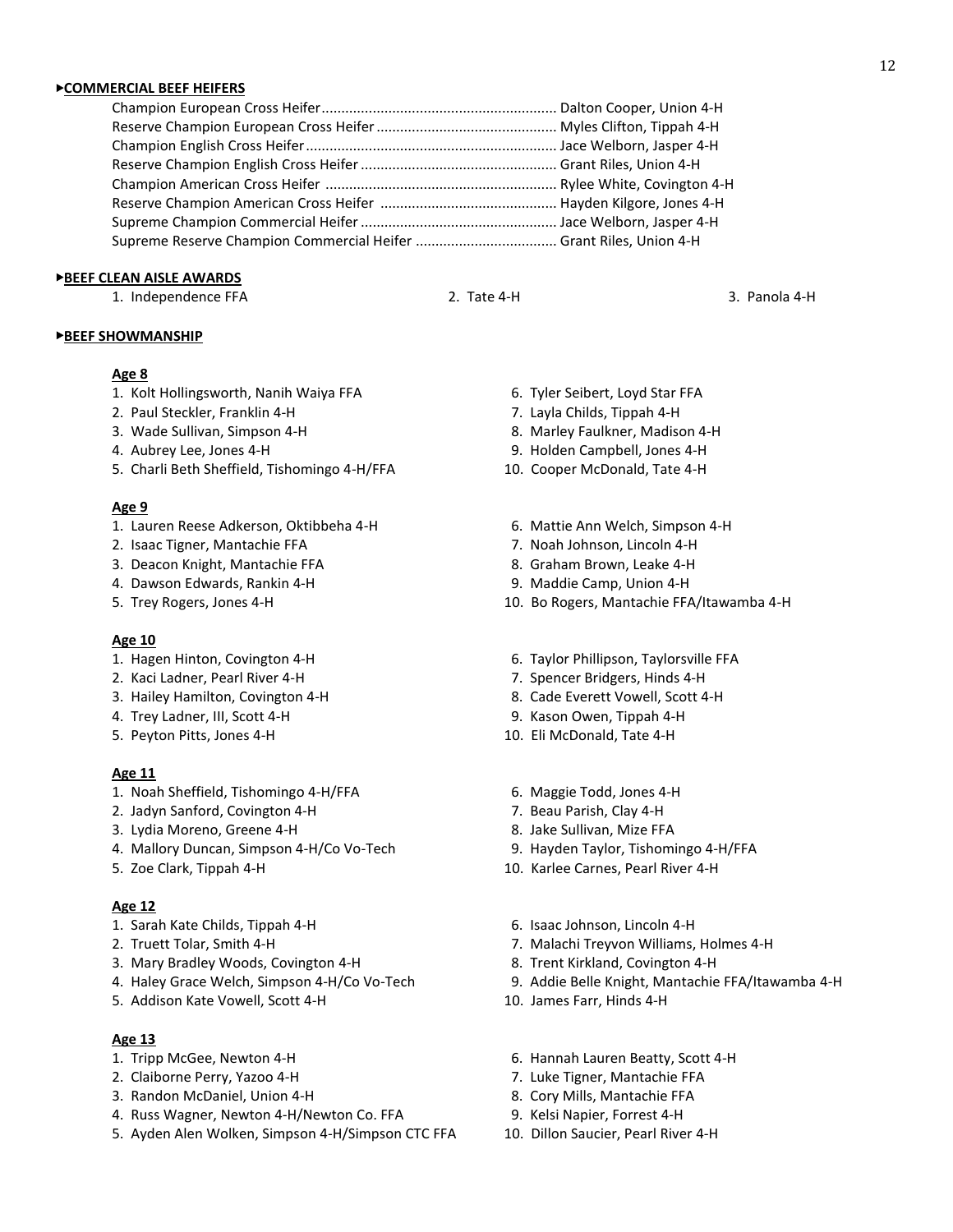## **Age 14**

- 1. Ann Rileigh Holder, Jones 4-H 6. Josef Lowery, Covington 4-H
- 
- 
- 4. Chase Boone, Smith 4-H 9. Jon Tyler Wells, Scott 4-H
- 5. Maddie Walters, Rankin 4-H/Pelahatchie FFA 10. Grant Goree, Scott 4-H

## **Age 15**

- 
- 2. Bri Fenton, Jones 4-H/NE Jones FFA 7. Ian Everett Johnson, Lincoln 4-H
- 
- 4. Addison Lindsey, Scott 4-H 9. Will Manning, Union 4-H
- 

## **Age 16**

- 
- 2. Charlie Sutherland, Forrest 4-H 7. Ryan Purvis, Smith 4-H
- 3. Tatum Madden, Covington 4-H 8. Marley Thornton, Raleigh FFA
- 4. Elizabeth Rone, S Panola FFA/Panola 4-H 9. Chloe Palmer, Tippah 4-H
- 5. Kathryn Johnson, Lincoln 4-H 10. Laural Hunt, Stone Co. FFA

## **Age 17**

- 
- 
- 3. Aaron Fountain, Greene Co. FFA/4-H 8. McKenna Prisock, Oktibbeha 4-H
- 
- 5. Abi Rogers Case, Covington 4-H 10. Nicholas Beatty, Scott 4-H

## **Age 18**

- 1. Mary Katherine Stratton, Copiah 4-H 6. Tyler Owen, Jones 4-H/SJ FFA
- 
- 
- 4. Emilee Smith, Jackson 4-H 9. Marlee Turner, Alcorn 4-H
- 5. Alexis Sullivan, Simpson 4-H/Co Vo-Tech

## **Overall Champion Beef Showmanship Award**

Hayden Kilgore, Jones 4-H

## **Reserve Overall Champion Beef Showmanship Award**

Mary Katherine Stratton – Lincoln 4-H

- 
- 2. Camden Patton, Rankin 4-H 7. Emily Kate Adkerson, Oktibbeha 4-H
- 3. Timber Roberts, Forrest 4-H 8. Cole Knotts, Jones 4-H/NE Jones FFA
	-
	-
- 1. Ashlyn Raybourn, Marion 4-H 6. Ashley Claire Smith, Panola 4-H
	-
- 3. Haley Walker, Tippah 4-H 8. Kayci Clyde Tullos, Panola 4-H
	-
- 5. Jesse McLeod, Rankin 4-H 10. Ann Cole Hammons, Rankin 4-H
- 1. Hayden Kilgore, Jones 4-H 6. Kristopher Beatty, Scott 4-H
	-
	-
	-
	-
- 1. Whitney Watts, Lincoln 4-H 6. Pearce Edwards, Holmes 4-H
- 2. Jace Welborn, Jasper 4-H 7. Hunter Joseph Moree, Hinds 4-H
	-
- 4. Chloe Tolar, Smith 4-H 9. Shelby Carwyle, Loyd Star FFA
	-
	-
- 2. Jacob Johnson, Lincoln 4-H 7. Jorden Matthew Thornton, Pearl River 4-H
- 3. Walker McGuffie, Simpson 4-H 8. Mary Elizabeth Farish, Independence FFA/Tate 4-H
	-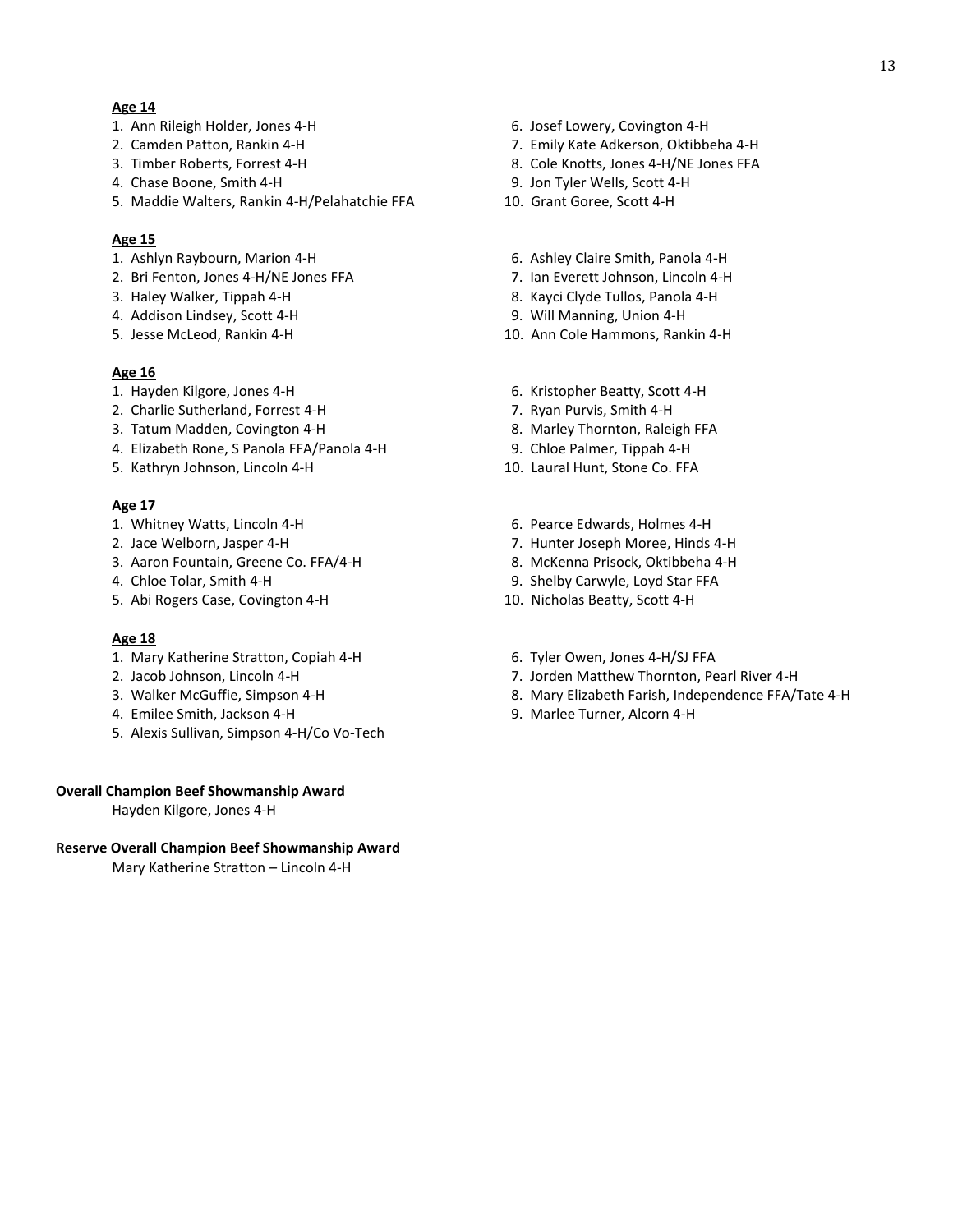## ▶**LAMB STATE BRED AWARDS**

## **OUTSTANDING SHEPHERD AWARD**

1. Oktibbeha 4-H 2. Pontotoc 4-H 3. Montgomery 4-H

## **SHEEP LEAD CLASSES**

**Ages 8-9**<br> **Ages 10-11**<br> **Ages 10-11**<br> **Ages 10-11**<br> **Ages 10-11**<br> **Ages 10-11**<br> **Ages 10-11** 1. Jayden Claire Everett, Oktibbeha 4-H

- 2. Mary Rogers Ross, Yazoo 4-H
- 3. Addison Rose Coleman, Yazoo 4-H
- 4. Jenna Graves, Tippah 4-H/Pine Grove FFA

## ▶**WETHER DAM SHOW**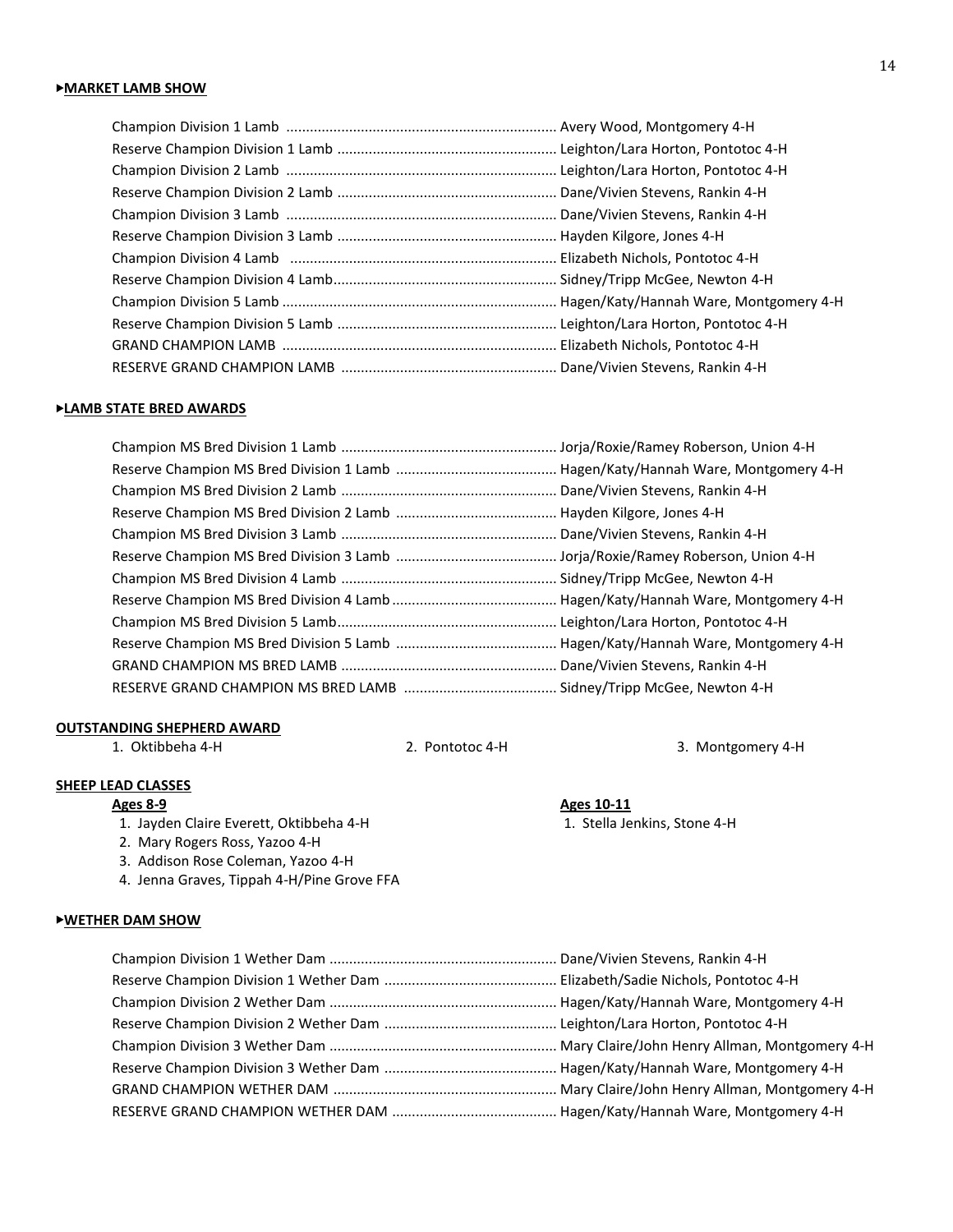### ▶**WETHER DAM STATE BRED AWARDS**

| Reserve Champion MS Bred Division 1 Wether Dam  Maeson/Wes Jolley, Holmes 4-H          |  |
|----------------------------------------------------------------------------------------|--|
|                                                                                        |  |
| Reserve Champion MS Bred Division 2 Wether Dam Leighton/Lara Horton, Pontotoc 4-H      |  |
|                                                                                        |  |
| Reserve Champion MS Bred Division 3 Wether Dam  Hagen/Katy/Hannah Ware, Montgomery 4-H |  |
|                                                                                        |  |
| RESERVE GRAND CHAMPION MS BRED WETHER DAM  Hagen/Katy/Hannah Ware, Montgomery 4-H      |  |

### ▶**LAMB SHOWMANSHIP**

- 
- 2. Ramey Roberson, Union 4-H 2. Vivien Stevens, Rankin 4-H
- 3. John Henry Allman, Montgomery 4-H 3. Copelen Gage Ratliff, Stone 4-H/FFA
- 
- 
- 6. Ingrid Magyer, Yazoo 4-H 6. Pacey Baucum, Jones

- 
- 
- 
- 4. Jaden Claire Everett, Oktibbeha 4-H 4. Ty Franklin, Pontotoc 4-H
- 
- 
- 7. Mary Rogers Ross, Yazoo 4-H 7. Tyler Mozingo, Brooklyn FFA
- 8. Addie Rose Coleman, Yazoo 4-H 8. Maeson Jolley, Holmes 4-H
- 9. Malorie Hagwood, Clarke 4-H
- 10. Riggs Childs, Tippah 4-H

- 1. Mary Claire Allman, Montgomery 4-H 1. Jorja Roberson, Union 4-H
- 
- 3. Caleb Benjamin Chambers, Scott 4-H 3. Carrie Burge, Brooklyn FFA
- 
- 5. Paxten Wolken, Simpson 4-H/Co Vo-Tech
- 6. Lydia Killebrew, Holmes 4-H
- 7. Chloe May, Yazoo 4-H
- 8. Stella Nicole Jenkins, Pearl River 4-H

## **Age 8 Age 13**

- 1. Kaylin Killebrew, Leflore 4-H 1. Ayden Alen Wolken, Simpson 4-H/Co Vo-Tech
	-
	-
- 4. Hannah May, Yazoo 4-H 4. Paige Hagwood, Clarke 4-H
- 5. Maddy Johnson, Walthall 4-H 5. Matthew White, Oktibbeha 4-H
	-
	- 7. Caitlyn Ard, Pontotoc 4-H
	- 8. Tyler Mozingo, Brooklyn FFA
	- 9. Calden Ridge Ratliff, Stone 4-H/FFA
	- 10. Avery Wood, Montgomery 4-H

## **Age 9 Age 14**

- 1. Lara Horton, Pontotoc 4-H 1. Avery Wood, Montgomery 4-H
- 2. Ryder Franklin, Pontotoc 4-H 2. Leighton Horton, Pontotoc 4-H
- 3. Mattie Ann Welch, Simpson 4-H 3. Katy Kendell Ware, Montgomery 4-H
	-
- 5. Virginia King, Yazoo 4-H 5. Calden Ridge Ratliff, Stone 4-H/FFA
- 6. Jenna Graves, Tippah 4-H 6. Matthew White, Oktibbeha 4-H
	-
	-

### **Age 10 Age 15**

- 
- 2. Orin Howell, Holmes 4-H 2. Caitlin Mullins, Montgomery 4-H
	-
- 4. Brason Fox, Simpson 4-H 4. Madeline Bradford, Brooklyn FFA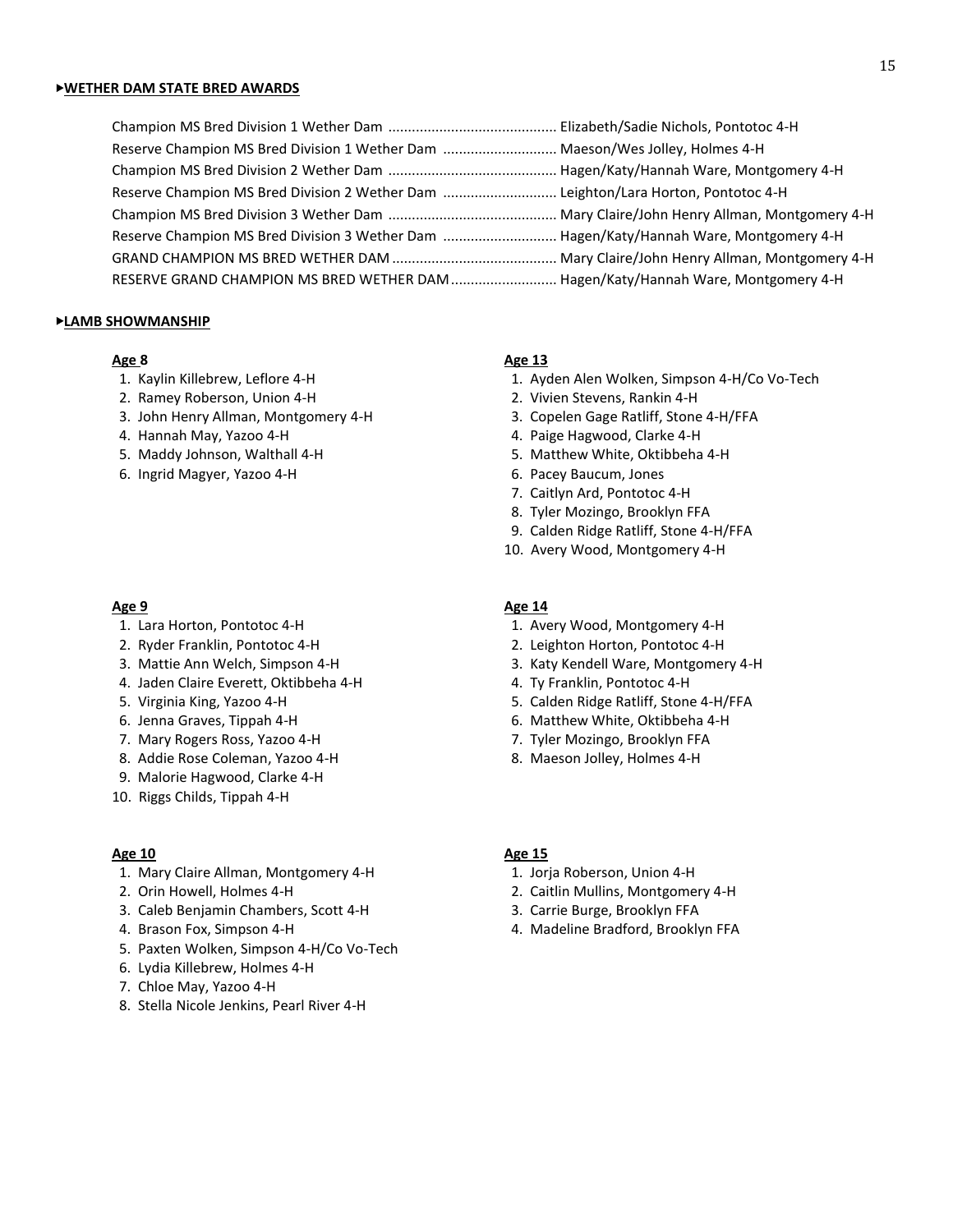### **Age 11 Age 16**

- 1. Emma Bryson, Union 4-H 1. Dane Stevens, Rankin 4-H
- 2. McCarty King, Yazoo 4-H 2. Hayden Kilgore, Jones 4-H
- 3. Holly Allison Saucier, Pearl River 4-H 3. Olivia Howell, Holmes 4-H
- 4. Cole Mozingo, Brooklyn FFA 4. Lily Putnam, Sunflower 4-H

- 
- 2. Issabella May Magyar, Yazoo 4-H 2. Hagen Ware, Montgomery 4-H
- 3. Hannah Hayes Ware, Montgomery 4-H 3. Collin Mullins, Montgomery 4-H
- 4. Haley Grace Welch, Simpson 4-H 4. Sidney McGee, Newton 4-H
- 5. Roxie Roberson, Union 4-H 5. Tiffany Lea, Loyd Star FFA
- 
- 
- 8. Emma Grace Putnam, Sunflower 4-H 8. Brianna Allen, Brooklyn FFA

#### ▶**MARKET SWINE SHOW**

- 
- 
- 
- 
- 5. Arryn Pope, Brooklyn FFA
- 6. Camille Clark, Brooklyn FFA
- 7. Rachel Smith, Brooklyn FFA
- 8. Genesis Williams, Brooklyn FFA
- 9. Dawson Simpson, Brooklyn FFA

### **Age 12 Ages 17-18**

- 1. Morgan White, Oktibbeha 4-H 1. Elizabeth Nichols, Pontotoc 4-H
	-
	-
	-
	-
- 6. Annalea Chambers, Scott 4-H 6. Thomas Putnam, Sunflower 4-H
- 7. Wes Jolley, Holmes 4-H 7. Jamie Robertson, Smith 4-H
	-

| $**$ and athened $F$ th Ournall Merket Hermannels were represented by the Mergerlin Curing Circuit |  |
|----------------------------------------------------------------------------------------------------|--|

3'", 4" and 5" Overall Market Hog awards were sponsored by the Magnolia Swine Circuit.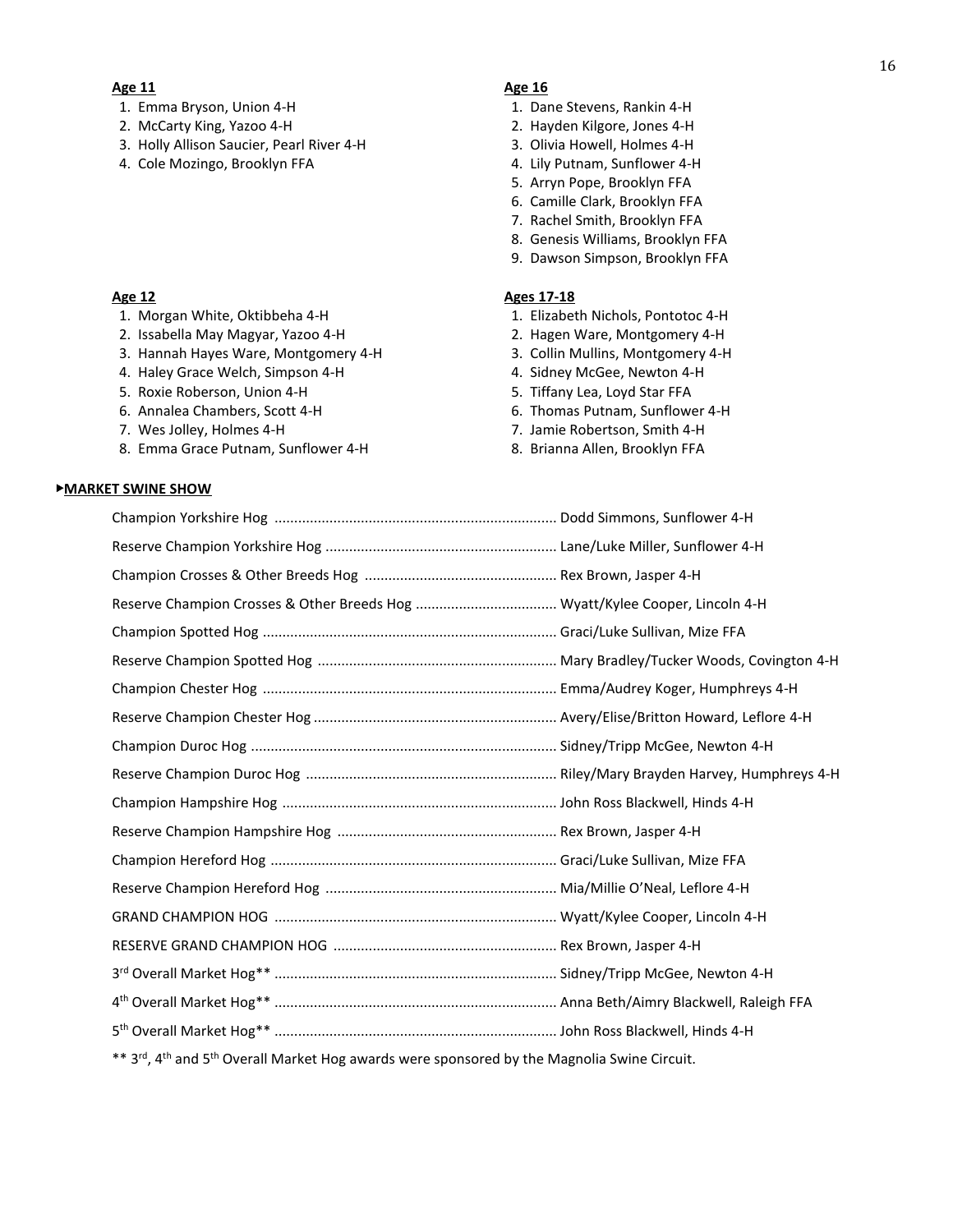## ▶**SWINE STATE BRED AWARDS**

We appreciate the Mississippi Pork Producers Association providing cash awards to the top 5 placing Mississippi Bred pigs in each class. This is an excellent incentive to buy state bred pigs and adds a lot to our swine project. Champions were:

| Reserve Champion MS Bred Crosses & Other Breeds Hog  Sunny/Salem Hawkins, Madison 4-H |                                           |
|---------------------------------------------------------------------------------------|-------------------------------------------|
|                                                                                       |                                           |
|                                                                                       | Kolby/John Michael Donahoo, Humphreys 4-H |
|                                                                                       |                                           |
|                                                                                       |                                           |
|                                                                                       |                                           |
|                                                                                       |                                           |
|                                                                                       |                                           |
|                                                                                       |                                           |
|                                                                                       |                                           |
|                                                                                       |                                           |
|                                                                                       |                                           |
|                                                                                       |                                           |

### ▶**MARKET BARROW SHOW**

#### ▶**COMMERCIAL GILT SHOW**

| Champion Crossbred & Other Breeds Commercial Gilt  Mary Bradley/Tucker Woods, Covington 4-H        |  |
|----------------------------------------------------------------------------------------------------|--|
| Reserve Champion Crossbred & Other Breeds Commercial Gilt  Savana/Ada/Millie Ashley, Wilkinson 4-H |  |
|                                                                                                    |  |

### ▶**SWINE SHOWMANSHIP**

- 1. Neeli Aust, Humphreys 4-H 1. Tripp McGee, Newton 4-H
- 
- 
- 
- 
- 
- 
- 
- 
- 10. Elliot Cole Morris, Wilkinson 4-H 10. J.R. Sims II, Jasper 4-H

#### **Age 8 Age 13**

- 
- 2. Levi Jones Clark, Newton 4-H 2. Will Smith, Simpson 4-H/Simpson CTC FFA
- 3. Caroline Baker Carman, Sunflower 4-H 3. Mallary Lemoine, Rankin 4-H/Puckett FFA
- 4. Foley Buse, Lafayette 4-H  $\overline{a}$  4. Breelynn Cloy, Lincoln 4-H
- 5. Lucy Walker, Simpson 4-H 6. 2010 12:30 MHz 5. Lindsey Hogue, Yazoo 4-H
- 6. Taylor Leflore, Lafayette 4-H 6. Jax Aaron Clark, Newton 4-H
- 7. Russ Rodgers, Humphreys 4-H 7. Jessalyn Savell, Newton 4-H
- 8. Jasee Sugg, Tate 4-H 8. Riley Lewis, Stone 4-H
- 9. Mollie Vick, Panola 4-H 9. Mollie Vick, Panola 4-H
	-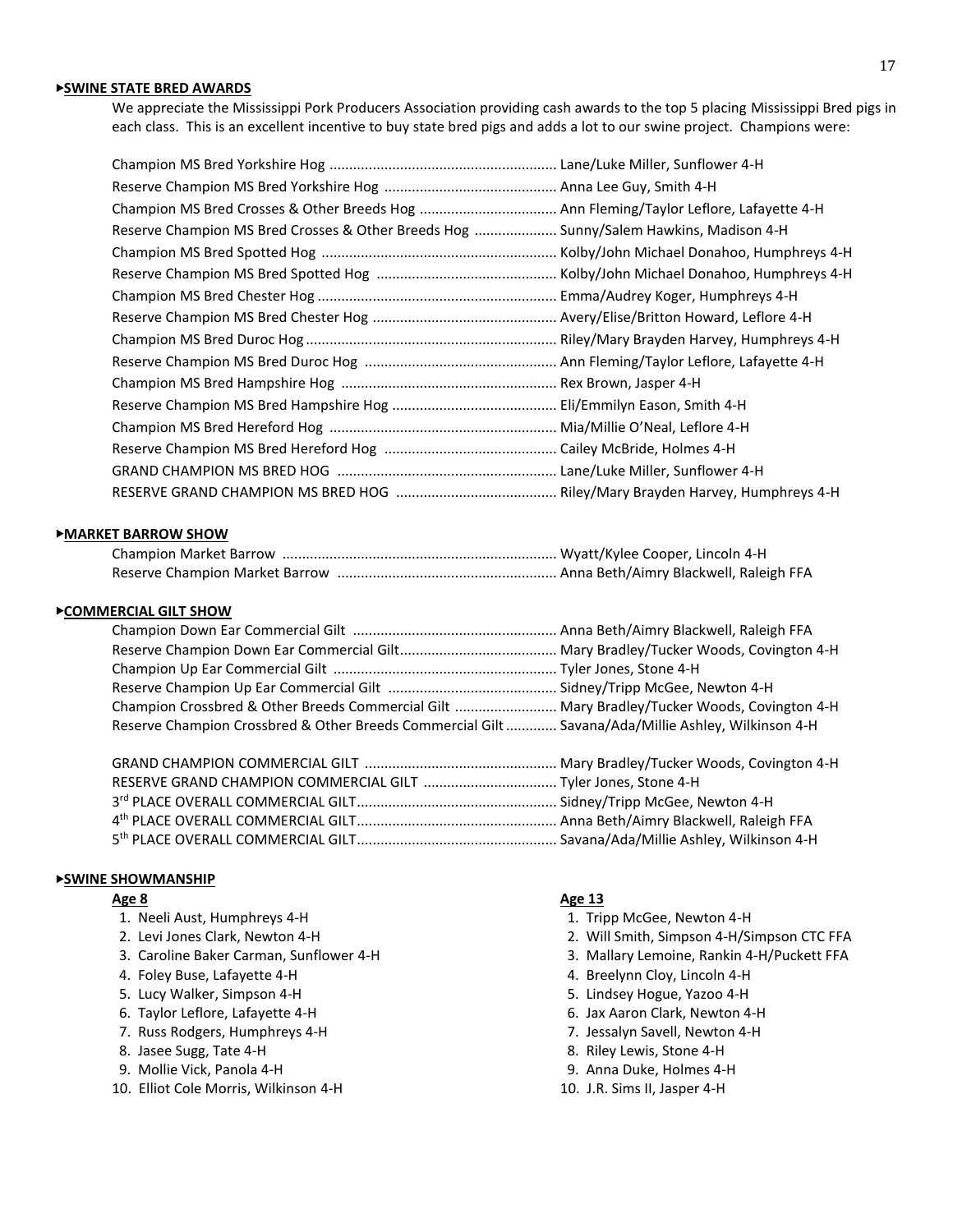- 1. Ann Fleming Leflore, Lafayette 4-H 1. Preston Aust, Humphreys 4-H
- 2. Addison Godwin, Newton 4-H 2. Kylee Cooper, Lincoln 4-H
- 3. Miriam Jane Rodgers, Humphreys 4-H 3. Drue Johnson, Holmes 4-H
- 4. Mattie Ann Welch, Simpson 4-H/Co Vo-Tech 4. Natalie Winstead, Holmes 4-H
- 
- 6. Cady Loud, Taylorsville FFA 6. Graci Sullivan, Smith 4-H
- 7. McCraw Porter, Leflore 4-H 7. Emily Fulgham, Leflore 4-H
- 8. Garrett Bridgers, Hinds 4-H 8. Edda Holman, Montgomery 4-H
- 9. Tanner Vandevere, Yazoo 4-H 9. Chance Bounds, Newton 4-H
- 10. Braxton Baldwin, Simpson 4-H 10. Jackson Rex Brown, Jasper 4-H

## **Age 10 Age 15**

- 
- 
- 
- 4. Averie Carson Moore, Smith 4-H 4. Allowsom 4. Lilly Word, Holmes 4-H
- 5. Mallory Duncan, Simpson 4-H 5. Mia O'Neal, Leflore 4-H
- 
- 7. Ava Grace Meeks, Yazoo 4-H 7. Carson Nail, Yazoo 4-H
- 
- 9. John Franklin Johnson, Holmes 4-H 9. Maggie Anne Bounds, Newton 4-H
- 

## **Age 11 Age 16**

- 
- 2. John Michael Donahoo, Humphreys 4-H 2. Tucker Woods, Covington 4-H
- 
- 4. Milla Ledbetter, Humphreys 4-H 4. Ander Maness, Smith 4-H
- 
- 
- 
- 
- 9. Preston Carnathan, Holmes 4-H 9. Justin Hooper, Brooklyn FFA
- 

- 1. Mary Bradley Woods, Covington 4-H 1. Savana Dawn Ashley, Wilkinson 4-H
- 
- 3. Kade Bryant Walker, Simpson 4-H 3. Carly Hendry, Jasper 4-H
- 
- 
- 6. Marlee Welch, Simpson 4-H/Co VoTech 6. Jillian Roberts, Humphreys 4-H
- 
- 
- 
- 10. Hope White, Jones 4-H/West Jones FFA 10. Allie Rodgers, Humphreys 4-H

## ▶**SWINE CLEAN AISLE AWARD**

## **Age 9 Age 14**

- 
- 
- 
- 
- 5. Isabella Nelson, Newton 4-H 6. Isabella Nelson, Newton 4-H 6. Isabella Nelson, Newton 4-H
	-
	-
	-
	-
	-

- 1. Emmilyn Eason, Smith 4-H 1. Kaley Brooke Harden, Leflore 4-H
- 2. Payton Cloy, Lincoln 4-H 2. Kolby Donahoo, Humphreys 4-H
- 3. Kolt Walker, Simpson 4-H 3. Riley Welch, Simpson 4-H/Simpson CTC FFA
	-
	-
- 6. Maggie Duncan, Simpson 4-H 6. Wade Lang, Humphreys 4-H
	-
- 8. Zoe Maness, Smith 4-H 8. Grayson Marshall, Holmes 4-H
	-
- 10. Heidi Hudson, Holmes 4-H 10. Jacob Owen, Jones 4-H/SJ FFA

- 1. Audrey Koger, Humphreys 4-H 1. John Ross Blackwell, Hinds 4-H
	-
- 3. Jadyn Sanford, Covington 4-H 3. Anna Beth Blackwell, Raleigh FFA
	-
- 5. Kathryn Chism, Sunflower 4-H 5. Marley Thornton, Raleigh FFA
- 6. Katelyn Ryan Clark, Newton 4-H 6. Audrey Eldridge, Montgomery 4-H
- 7. Mallory Duncan, Simpson 4-H 7. Holden Lane Brown, Jasper 4-H
- 8. Neely Jordan, Leflore 4-H 8. Payton Lemoine, Rankin 4-H/Puckett FFA
	-
- 10. Layton Cloy, Lincoln 4-H 10. Sara Beth Martin, Rankin 4-H

## **Age 12 Ages 17-18**

- 
- 2. Millie Claire O'Neal, Leflore 4-H 2. John Clayton Chism, Sunflower 4-H
	-
- 4. Cooper Savell, Newton 4-H  $\overline{a}$  and  $\overline{a}$  and  $\overline{a}$  are  $\overline{a}$  and  $\overline{a}$ . Rachel Carr, Leflore 4-H
- 5. Eli Eason, Smith 4-H 5. Riley Smith, Lincoln 4-H
	-
- 7. John Benz Porter, Leflore 4-H 7. Anna Grace Rowland, Sunflower 4-H
- 8. Trent Kirkland, Covington 4-H 8. Addie Hawkins, Bolivar 4-H
- 9. Adam Edgar, Yazoo 4-H 9. Mary Claire Martin, Bolivar 4-H
	-

1. Leflore 4-H 2. Jasper 4-H 3. Hinds 4-H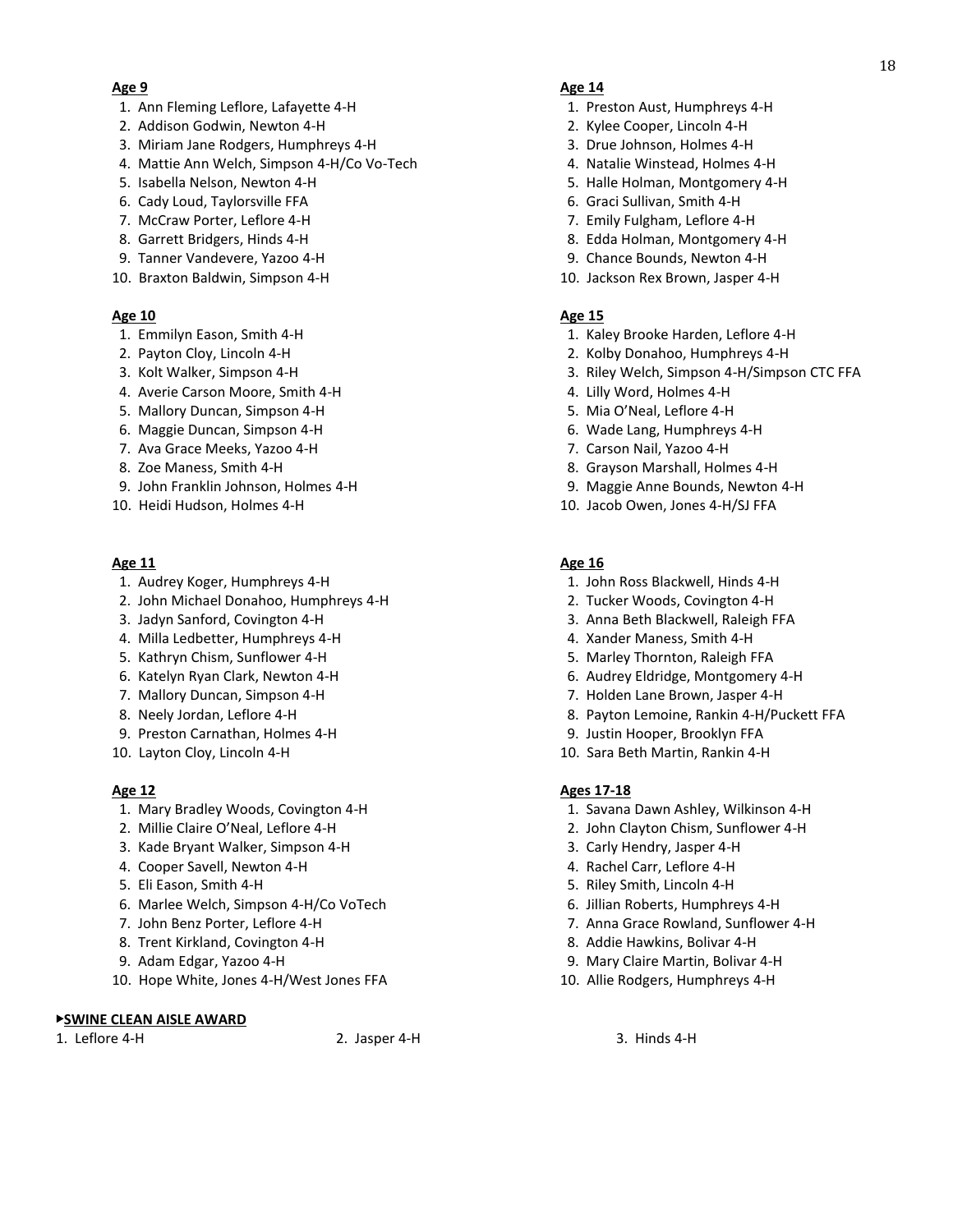## ▶ **DAIRY CATTLE SHOW**

| RESERVE GRAND CHAMPION OTHER DAIRY BREEDS  Mallory Ard, Lincoln 4-H |  |
|---------------------------------------------------------------------|--|

SUPREME CHAMPION DAIRY FEMALE ..................................................... Lee Taylor, Prentiss 4-H

## ▶**SUPREME DAIRY EXHIBITOR** ▶**COUNTY HERDS**

- 1. Lee Taylor, Prentiss 4-H 1. Prentiss Jerseys
- 2. Kirsten Wade, Walthall 4-H 2. Tippah Jerseys
- 2. Nathan Bryant, Tippah 4-H 3. Walthall Holsteins

### ▶**DAIRY HERDSMEN'S AWARDS**

1. Independence FFA 2. Tate 4-H 3. Newton 4-H

## ▶**DAIRY SHOWMANSHIP**

### **Ages 8-9**

- 
- 
- 3. Kayley Herrin, Pearl River 4-H 8. --------------------------------
- 4. Kacey O'Conner, Tate 4-H
- 5. Holden Taylor, Prentiss 4-H 10. --------------------------------

## **Ages 10-11**

- 
- 
- 3. Meredith Farley, Pontotoc 4-H 8. Alena O'Conner, Tate 4-H
- 4. Libby Nicole Taylor, Independence FFA/Tate 4-H 9. Cambree Brumfield, Walthall 4-H
- 5. Carl Taylor, Prentiss 4-H 10. Leigh Hand, Hinds 4-H

- 
- 
- 
- 4. Neshoba Jerseys

- 1. Kamden Young, Walthall 4-H 6. James Edward Bragg, Rankin 4-H 6. James Edward Bragg, Rankin 4-H 6. James Edward Bragg, Rankin 4-H 6. James Edward Bragg, Rankin 4-H
- 2. Anna Newell, Pontotoc 4-H 7. 2008 12. Anna Newell, Pontotoc 4-H 7. 2008 12. 2012 13. 2012 13. 2012 13. 2012<br>3. Kayley Herrin, Pearl River 4-H 3. 2009 13. 2012 13. 2012 13. 2012 13. 2012 13. 2012 13. 2012 13. 2012 13. 2
	-
	-
- 1. Nathan Bryant, Tippah 4-H 6. Clara Faith Partridge, Wilkinson 4-H
- 2. Emma Vaughn, Newton 4-H 7. Brooklyn Kilpatrick, Pontotoc 4-H
	-
	-
	-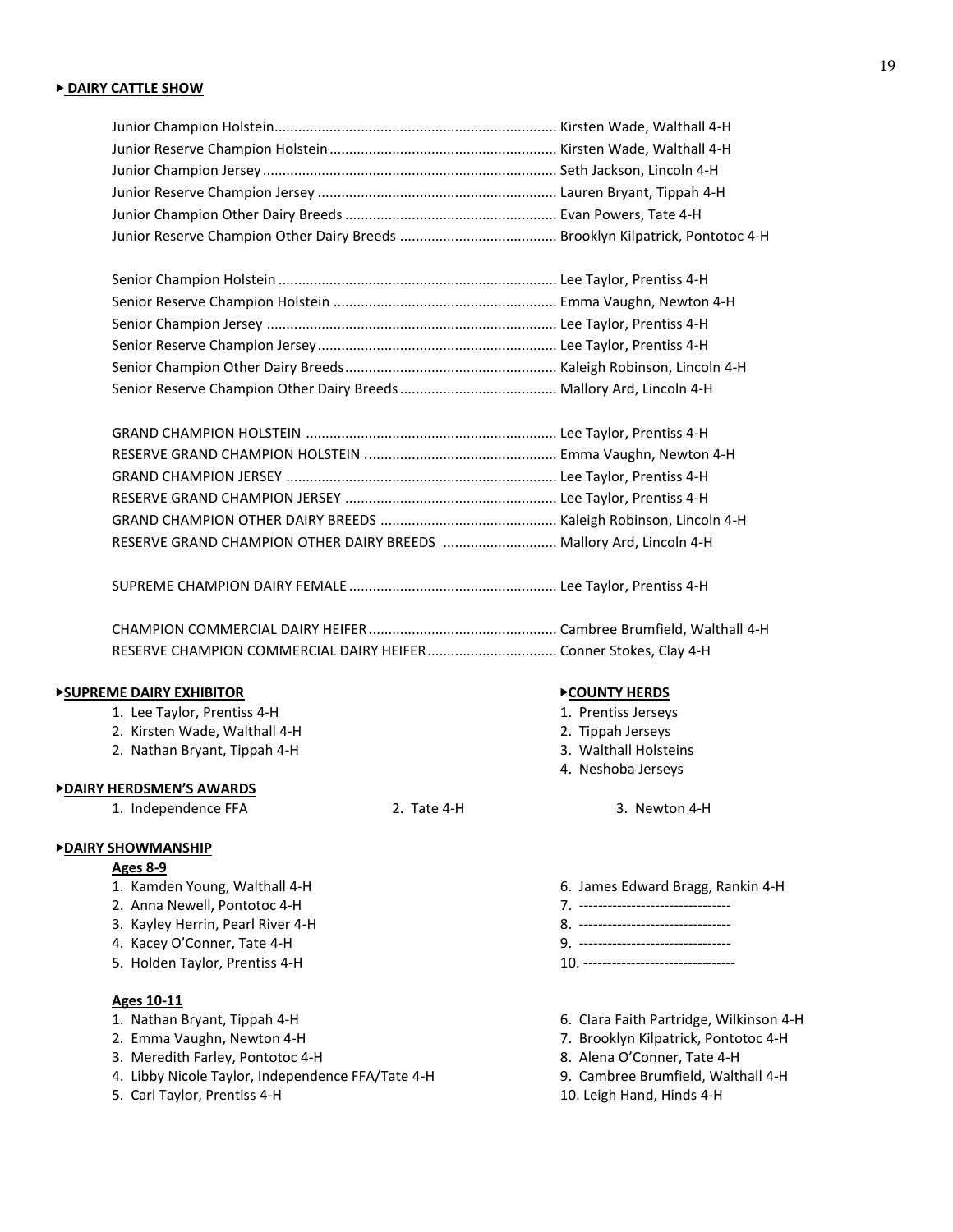### **Ages 12-13**

- 1. Kaleigh Robinson, Lincoln 4-H 6. Lauren Hand, Hinds 4-H
- 2. Lee Taylor, Prentiss 4-H 7. Ella Ard, Lincoln 4-H
- 
- 
- 

## **Ages 14-15**

- 1. Helen Beason, Neshoba 4-H 6. Leah Carter, Rankin 4-H
- 2. Mallory Ard, Lincoln 4-H 7. Evan T. Powers, Tate 4-H
- 3. Tanner Lyle Havens, George 4-H 8. --------------------------------
- 4. Connor Whitt Kilpatrick, Pontotoc 4-H 9. --------------------------------
- 5. Lizzie Bryant, Wilkinson 4-H 10. ------------------------------

#### **Ages 16-18**

- 1. Hunter Beason, Neshoba Central FFA 6. Chase Foster, Pontotoc 4-H
- 
- 3. Hunter Taylor, Independence FFA/Tate4-H 8. Anna Vowell, Leake 4-H
- 
- 
- 
- 
- 3. Conner Stokes, Oktibbeha 4-H 8. Colton Farley, Pontotoc 4-H
- 4. Kirsten Wade, Walthall 4-H 9. Trinity Cheyenne Havens, George 4-H
- 5. Lauren Bryant, Tippah 4-H 10. Landon Beason, Neshoba 4-H
	-
	-
	-
	-
	-
	-
- 2. Seth Jackson, Lincoln 4-H 7. Tristian Rushing, Walthall 4-H
	-
- 4. Mylie Robinson, Lincoln 4-H 9. Alyssa Moak, Lincoln 4-H/Lawrence FFA
- 5. Savannah Cook, Independence FFA/Tate 4-H 10. Anna Claire Johnston, Independence FFA/Tate 4-H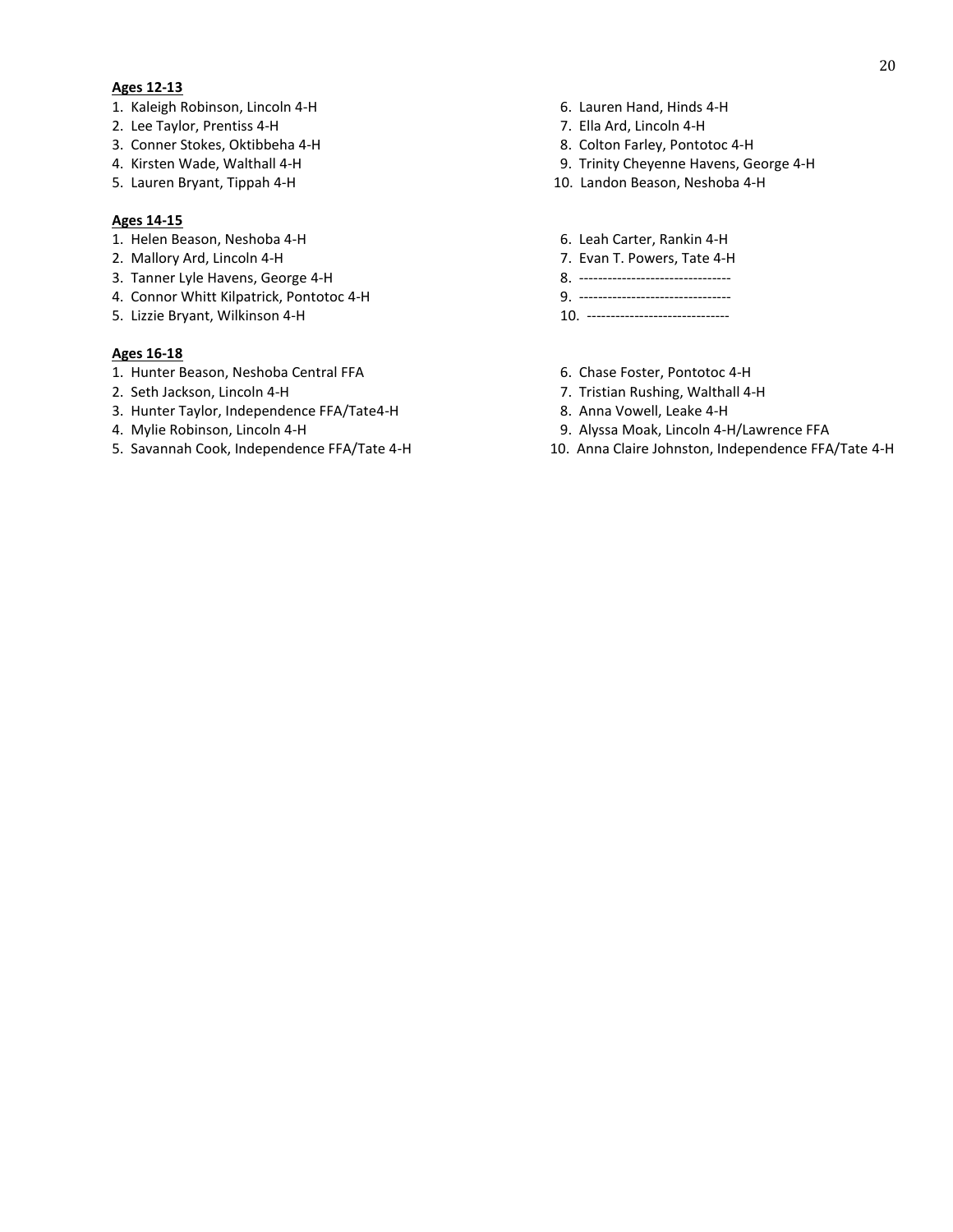| Reserve Champion Light Mediumweight Goat Hannah Katherine Jones, Madison 4-H |  |
|------------------------------------------------------------------------------|--|
|                                                                              |  |
|                                                                              |  |
|                                                                              |  |
|                                                                              |  |
|                                                                              |  |
|                                                                              |  |
|                                                                              |  |
|                                                                              |  |

| Reserve MS Bred Champion Lightweight Goat  Scarlett/Stella Kirkland, Jasper 4-H     |
|-------------------------------------------------------------------------------------|
| MS Bred Champion Light Mediumweight Goat Layton/Landry Varner, Rankin 4-H           |
| Reserve MS Bred Champion Light Mediumweight Goat  Bailey/Evan Chandler, Webster 4-H |
|                                                                                     |
| Reserve MS Bred Champion Mediumweight Goat  Reed McKay, Jones 4-H                   |
| MS Bred Champion Light Heavyweight Goat  Ann Fleming/Taylor Leflore, Lafayette 4-H  |
| Res. MS Bred Champion Light Heavyweight Goat Jordan Brooks, Holmes 4-H              |
|                                                                                     |
| Res. MS Bred Champion Heavyweight Goat  Emmy/Abby Tolar, Marion 4-H                 |
|                                                                                     |
| RESERVE GRAND CHAMPION MS BRED GOAT  Ann Fleming/Taylor Leflore, Lafayette 4-H      |

## ▶**COMMERCIAL MEAT GOAT DOE SHOW**

| Reserve Champion Light Mediumweight Goat Emmy/Abby Tolar, Marion 4-H |  |
|----------------------------------------------------------------------|--|
|                                                                      |  |
|                                                                      |  |
|                                                                      |  |
|                                                                      |  |
|                                                                      |  |
|                                                                      |  |
|                                                                      |  |
|                                                                      |  |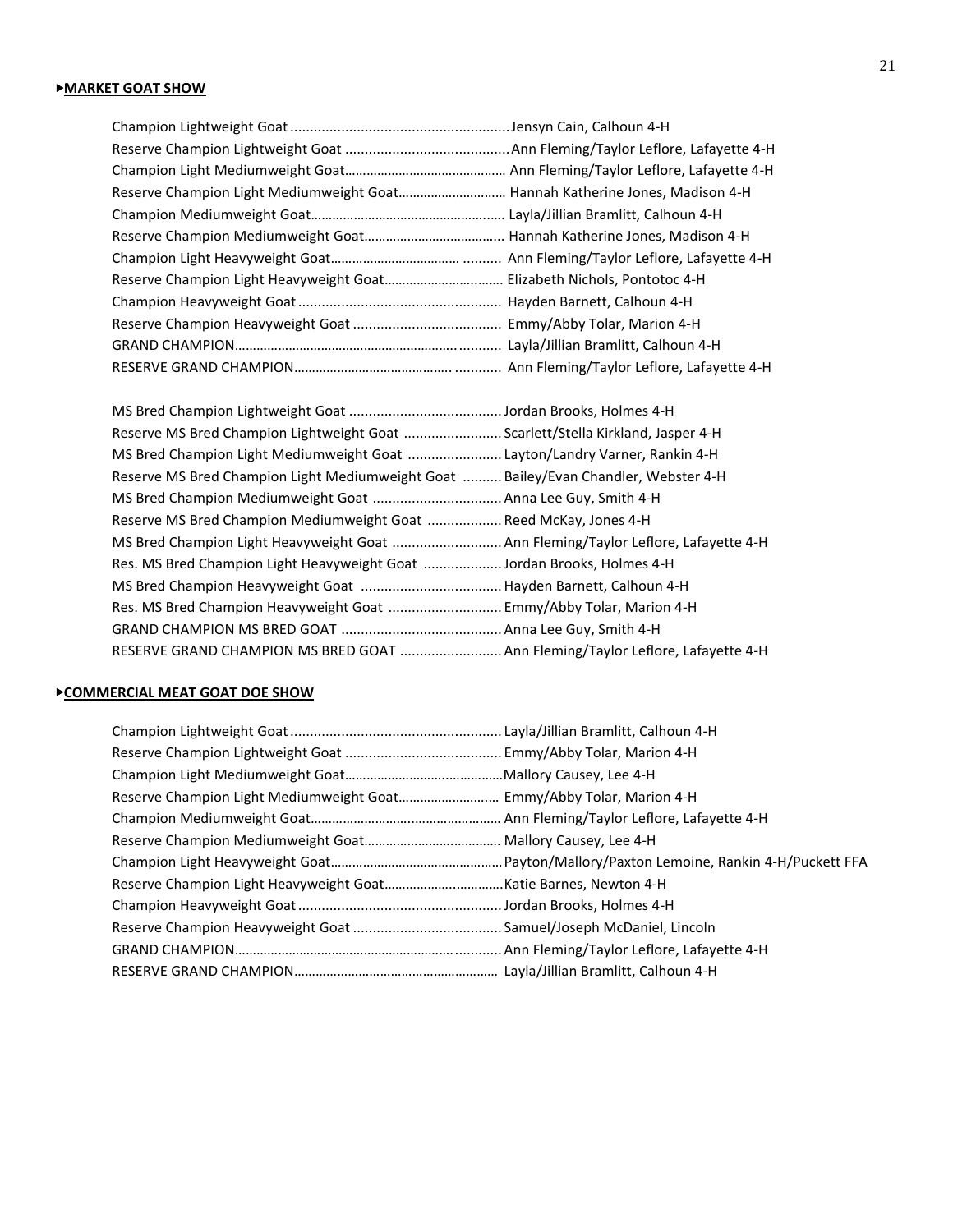| Reserve MS Bred Champion Lightweight Goat Conner Shelton, Calhoun 4-H     |
|---------------------------------------------------------------------------|
| MS Bred Champion Light Mediumweight Goat  Mallory Causey, Lee 4-H         |
| Reserve MS Bred Champion Light Mediumweight Goat  Mallory Causey, Lee 4-H |
| MS Bred Champion Mediumweight Goat  Mallory Causey, Lee 4-H               |
| Reserve MS Bred Champion Mediumweight Goat  Mallory Causey, Lee 4-H       |
| MS Bred Champion Light Heavyweight Goat Katie Barnes, Newton 4-H          |
| Res. MS Bred Champion Light Heavyweight Goat Chandler Butler, Lincoln 4-H |
|                                                                           |
| Res. MS Bred Champion Heavyweight Goat Trevor Philips, Lee 4-H            |
|                                                                           |
| RESERVE GRAND CHAMPION MS BRED GOAT Katie Barnes, Newton 4-H              |

### ▶**GOAT SHOWMANSHIP**

- 1. Taylor Leflore, Lafayette 4-H 1. Anna Lee Guy, Smith 4-H
- 
- 
- 
- 
- 
- 7. Chandler Butler, Lincoln 4-H/Loyd Star FFA 7. Maggie Ann Walley, Perry 4-H
- 
- 
- 

- 1. Ann Fleming Leflore, Lafayette 4-H 1. Layla Bramlitt, Calhoun 4-H
- 
- 
- 4. Graylee Gentry, Lafayette 4-H 4. Emily Fulgham, Leflore 4-H
- 
- 6. Hayden Butler, Clarke 4-H 6. Elana Rowzee, Union 4-H
- 7. Susan Minday Schroyer, Yalobusha 4-H 7. Morgan Lashea McLain, Perry 4-H
- 
- 9. Luke Alan Williamson, Webster 4-H 9. Kyle Burris, Hinds 4-H
- 

- 
- 2. Jillian Bramlitt, Calhoun 4-H 2. Reed McKay, Jones 4-H
- 
- 4. Kali Huffman, Webster 4-H  $\overline{a}$  4. Jensyn Cain, Calhoun 4-H
- 
- 6. Paxten Wolken, Simpson 4-H/Co Vo-Tech 6. Emma Claire Bradley, Lee 4-H
- 7. Nichols McCrory, Sunflower 4-H 7. Emily Mitchell, Attala 4-H
- 
- 9. Maggie Duncan, Simpson 4-H/Co Vo-Tech 9. Katie Belle Cook, Lafayette 4-H/FFA
- 10. Paxton Lemoine, Rankin 4-H/Puckett FFA 10. ---------------------------------

## **Age 8 Age 13**

- 
- 2. Jordan Taylor, Nanih Waiya FFA 2. Mallary Lemoine, Rankin 4-H/Puckett FFA
- 3. Lucy Walker, Simpson 4-H 3. Bailey Chandler, Webster 4-H
- 4. Daylynn Knighton, Madison 4-H 4. Kayleigh Avent, Lafayette 4-H/FFA
- 5. Landry Varner, Rankin 4-H 6. By Solution 1. And S. Ayden Alen Wolken, Simpson 4-H/Co Vo-Tech
- 6. Harper Hammons, Rankin 4-H 6. Matthew Galloway, Madison 4-H
	-
- 8. Britton Matthew Howard, Leflore 4-H 8. Olivia Danielle Shaw, Pearl River 4-H
- 9. John Henry King, Loyd Star FFA 9. Marissa Claire Williamson, Webster 4-H
- 10. Taylor Reeves Jordan, Leflore 4-H 10. Alana Whitehead, Nanih Waiya FFA

## **Age 9 Age 14**

- 
- 2. Adalyn Hogue, Union 4-H 2. Hannah Katherine Jones, Madison 4-H
- 3. Eden Hogue, Union 4-H 3. Makenzi Rogers, Lee 4-H/Nettleton FFA
	-
- 5. Stella Kirkland, Jasper 4-H 5. Conner Shelton, Calhoun 4-H
	-
	-
- 8. Mason Lee Avent, Lafayette 4-H/FFA 8. Ferrell Alleyn Stonecypher, Humphreys 4-H
	-
- 10. Britton Rollins, Simpson 4-H 10. Sara Addison Poe, Leflore 4-H

## **Age 10 Age 15**

- 1. Taylor Phillipson, Raleigh FFA 1. Ann Cole Hammons, Rankin 4-H
	-
- 3. Addison Slocum, Smith 4-H 3. Emma Jenkins, Madison 4-H
	-
- 5. Yates Poe, Leflore 4-H 5. Yates Poe, Leflore 4-H
	-
	-
- 8. Jacks Poe, Leflore 4-H 8. Regan Hand, Newton 4-H/FFA
	-
	-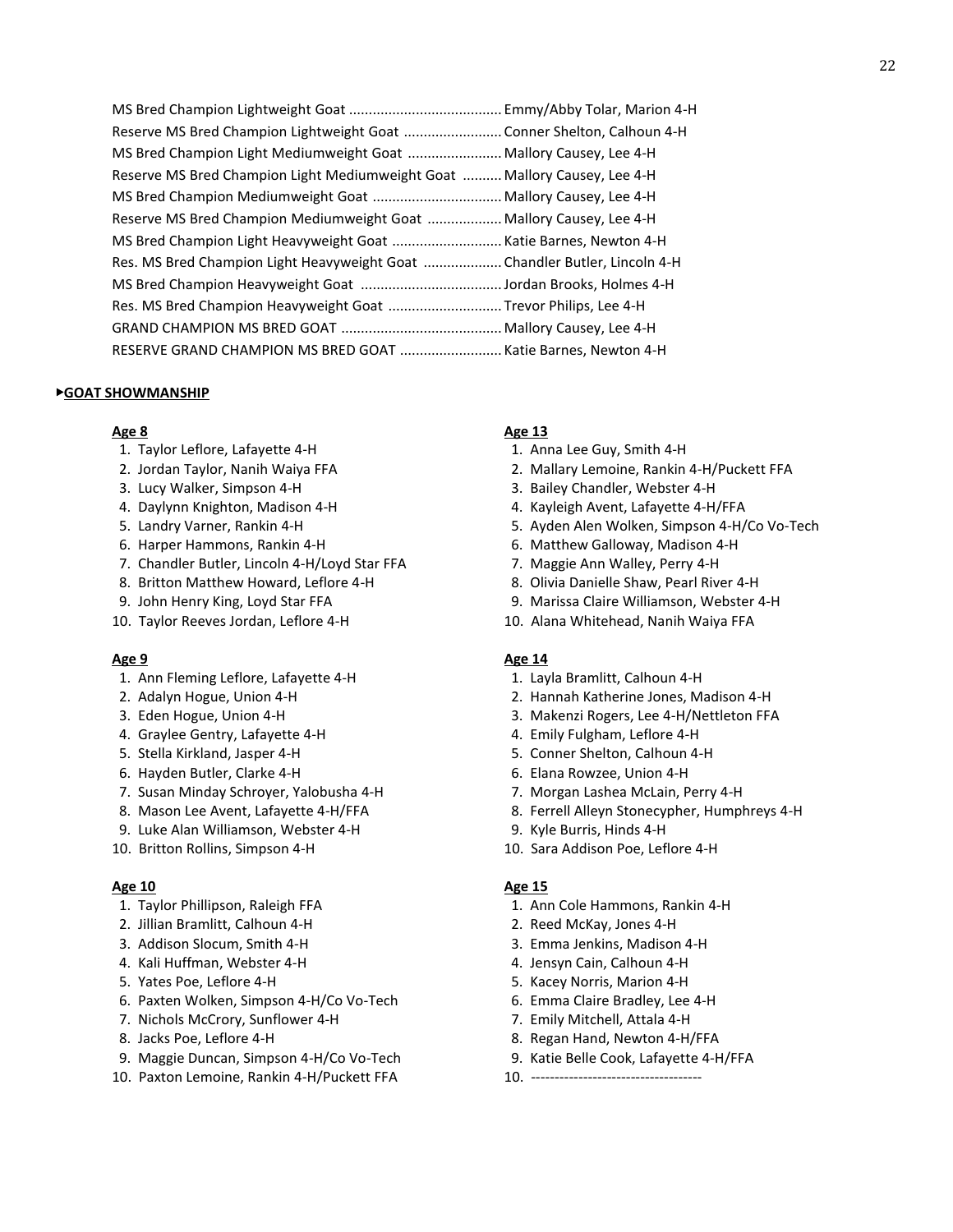### **Age 11 Age 16**

- 
- 2. Jacob Reece Woodard, Webster 4-H 2. Evan Chandler, Webster 4-H
- 
- 4. Allie Avent, Lafayette 4-H/FFA 4. Jessica Fulgham, Leflore 4-H
- 5. Joseph Matthew McDaniel, Lincoln 4-H 5. Justin Posey, Lincoln 4-H/Loyd Star FFA
- 6. Sproles Stewart, Webster 4-H 6. Lacey Wheeler, Hinds 4-H
- 7. Karley Watkins, Nanih Waiya FFA 7. Mary Katherine Shaw, Leflore 4-H
- 8. Mallory Duncan, Simpson 4-H/Co Vo-Tech 8. Lane Edwards, Brooklyn FFA
- 
- 

- 1. Mason Lane Williams, Hinds 4-H 1. Mallory Causey, Lee 4-H
- 
- 3. Scarlett Grace Kirkland, Jasper 4-H 3. Katie Barnes, Newton FFA/4-H
- 4. Jadyn Collier, Nanih Waiya FFA 4. Lacy Raines, Union 4-H
- 
- 6. William Allen Flournoy, Lafayette 4-H 6. Parker Winter, Calhoun 4-H
- 7. Kade Bryant Walker, Simpson 4-H/Co Vo-Tech 7. Brianna Manning, Rankin 4-H
- 8. Jimmy Wayne Wilson, Rankin 4-H 8. Shelby Carwyle, Loyd Star FFA
- 9. Marlee Welch, Simpson 4-H/Co Vo-Tech 9. Wes Dubose, Brooklyn FFA
- 

## ▶**MEAT GOAT CLEAN AISLE AWARD**

1. Lafayette 4-H 2. Lee 4-H 3. Union 4-H

- 1. Jordan Brooks, Holmes 4-H 1. Payton Lemoine, Rankin 4-H/Puckett FFA
	-
- 3. Abby Tolar, Marion 4-H 3. Tristen Phillipson, Raleigh FFA
	-
	-
	-
	-
	-
- 9. Aubrey Warren, Loyd Star FFA 9. Hunter Thomas, Lafayette 4-H/FFA
- 10. Neely Jordan, Leflore 4-H 10. Madelin Wilson, Rankin 4-H

## **Age 12 Ages 17-18**

- 
- 2. Layton Varner, Rankin 4-H 2. Elizabeth Nichols, Pontotoc 4-H
	-
	-
- 5. Hayden Barnett, Calhoun 4-H 5. Tyler Owen, Jones 4-H/S Jones FFA
	-
	-
	-
	-
- 10. Chloe Forrest, Loyd Star FFA 10. Moiya McCullough, South Panola FFA/Panola 4-H

## ▶**DAIRY GOAT SHOW**

| Champion Grades/Recorded Grade Jr. Doe Tori Williamson, Simpson 4-H/Co Vo-Tech |  |
|--------------------------------------------------------------------------------|--|
| Reserve Champion Grades/Recorded Grade Jr. Doe Haley Walker, Tippah 4-H        |  |
|                                                                                |  |
| Reserve Champion Grades/Recorded Grade Sr. Doe  Dakota Redd, Rankin 4-H        |  |
|                                                                                |  |
|                                                                                |  |
| Reserve Champion Nigerian Dwarf Jr. Doe Anna Reyer, Scott 4-H                  |  |
|                                                                                |  |
|                                                                                |  |
|                                                                                |  |
|                                                                                |  |
|                                                                                |  |
|                                                                                |  |
|                                                                                |  |
|                                                                                |  |